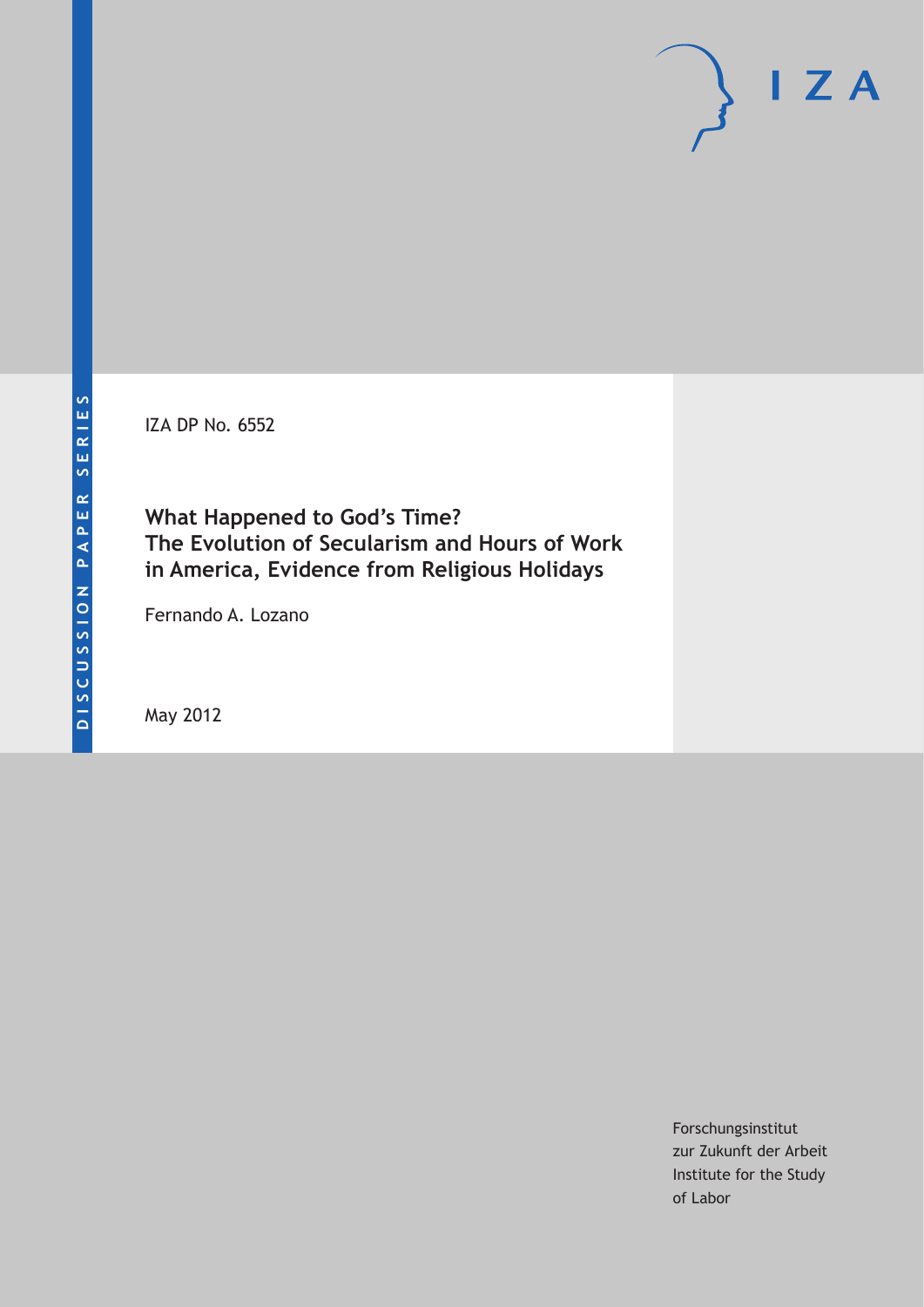# **What Happened to God's Time? The Evolution of Secularism and Hours of Work in America, Evidence from Religious Holidays**

#### **Fernando A. Lozano**

*Pomona College and IZA* 

Discussion Paper No. 6552 May 2012

IZA

P.O. Box 7240 53072 Bonn **Germany** 

Phone: +49-228-3894-0 Fax: +49-228-3894-180 E-mail: [iza@iza.org](mailto:iza@iza.org)

Any opinions expressed here are those of the author(s) and not those of IZA. Research published in this series may include views on policy, but the institute itself takes no institutional policy positions.

The Institute for the Study of Labor (IZA) in Bonn is a local and virtual international research center and a place of communication between science, politics and business. IZA is an independent nonprofit organization supported by Deutsche Post Foundation. The center is associated with the University of Bonn and offers a stimulating research environment through its international network, workshops and conferences, data service, project support, research visits and doctoral program. IZA engages in (i) original and internationally competitive research in all fields of labor economics, (ii) development of policy concepts, and (iii) dissemination of research results and concepts to the interested public.

IZA Discussion Papers often represent preliminary work and are circulated to encourage discussion. Citation of such a paper should account for its provisional character. A revised version may be available directly from the author.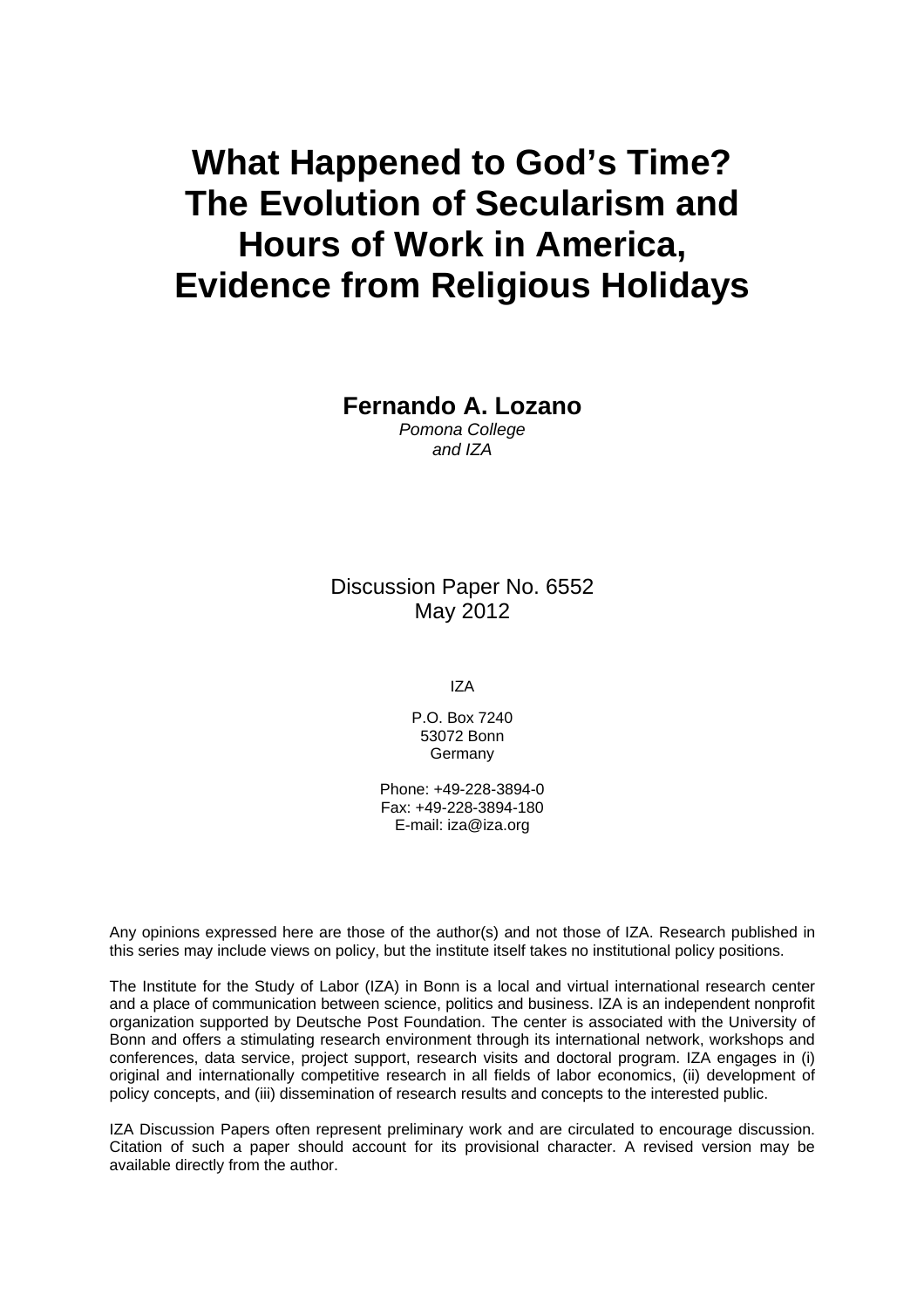IZA Discussion Paper No. 6552 May 2012

# **ABSTRACT**

#### **What Happened to God's Time? The Evolution of Secularism and Hours of Work in America, Evidence from Religious Holidays[\\*](#page-2-0)**

Are American workers less likely to observe a religious holiday now than they were 30 years ago? In this paper I use evidence from religious holidays to explore the evolution of market hours' flexibility and religious observance during the last thirty years. To do so, I take advantage of three different sources of exogenous variation: the first is the timing of the Current Population Survey, which allows me to observe data that is collected during different holidays in different years. The second is the timing of the religious holiday, as most are scheduled either with the lunar or the solar calendar. The third is the required observance of the holiday: in some holidays believers are called to abstain from work (Yom Kippur), in other holidays not (Tu b'Shevat), some holidays have been secularized (Saint Patrick's Day), and other holidays not (Good Friday). Additionally, I differentiate between any changes in hours of work during religious holidays across time and changes across cohorts. My results suggest that work schedules' flexibility has changed little during the sample period, yet less people are taking time off from work during Good Friday, while more people take time off from work during Yom Kippur, Rosh Hashanah, Mardigras and Saint Patrick's Day. These results are consistent with the increasing secularization of Christians in America, the Baal Teshuva movement among Jewish Americans, and the commercialization of Mardigras or Saint Patrick's Day. These results suggest a change in which holidays workers choose to observe.

JEL Classification: J22, Z12

Keywords: hours flexibility, religious holidays, secularization, work week

Corresponding author:

 $\overline{a}$ 

Fernando A. Lozano Department of Economics Pomona College 425 N. College Ave Claremont, CA 91711 USA E-mail: [fernando.lozano@pomona.edu](mailto:fernando.lozano@pomona.edu)

<span id="page-2-0"></span><sup>\*</sup> This research was supported in part by a grant from the Ford Foundation to the Research and Training Program on Poverty and Public Policy at the University of Michigan. I want to thank Colin P. Green and Dan Hamermesh for helpful comments and suggestions, as well as seminar participants at the University of Michigan, UC Santa Barbara and Pomona College. All errors remain mine.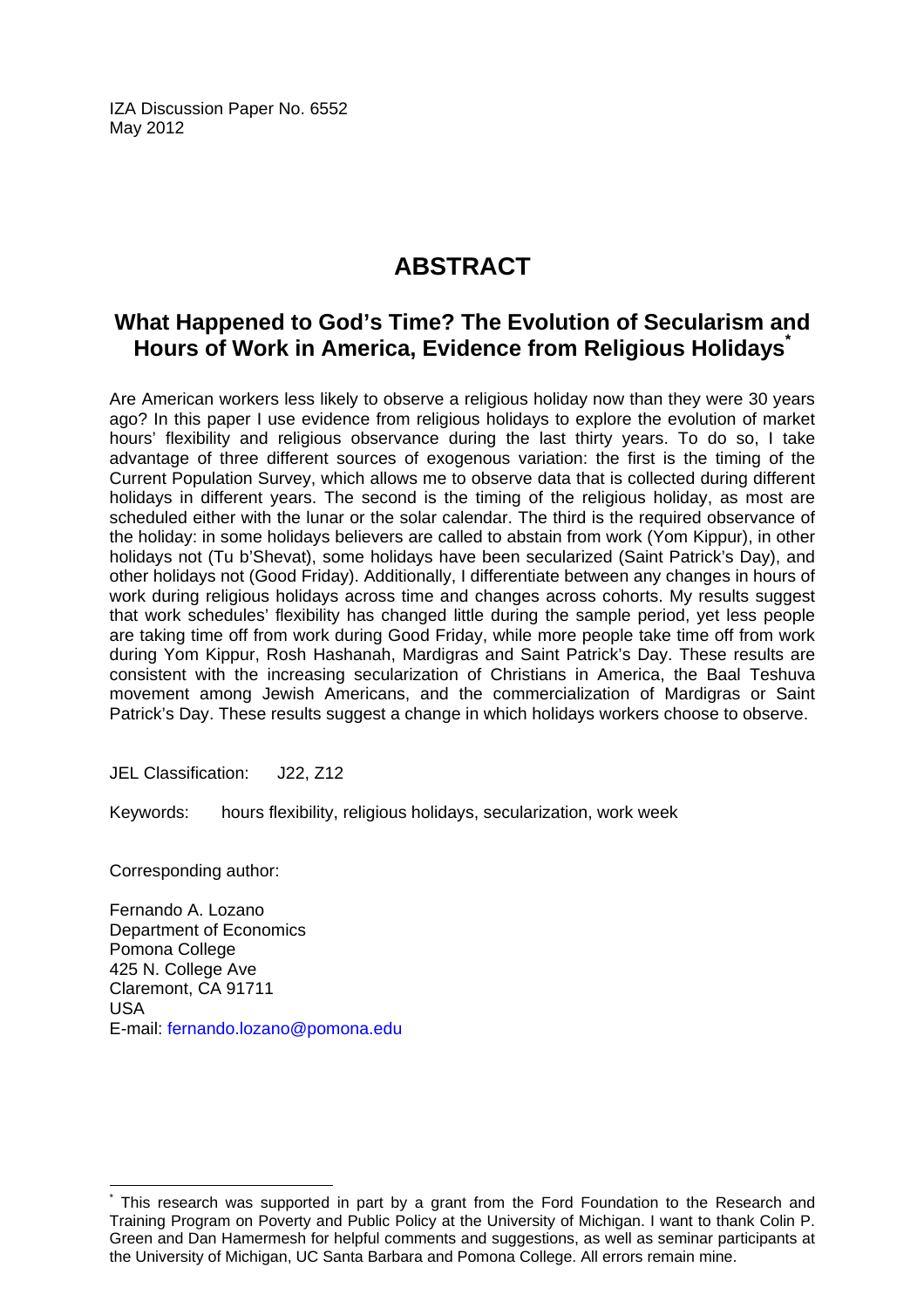## 1 Introduction

Economists have noted that the American labor market has changed dramatically during the second half of the twentieth century, particularly with respect to the number of market hours worked or leisure hours. For example, Aguiar and Hurst (2007) show that while the number of leisure hours decreased among the highest paid Americans during the twentieth century, they actually increased among the lowest paid Americans. Similarly, Kuhn and Lozano (2009) show that highly educated males are working longer hours now that they did thirty years ago. Yet, in the context of longer work hours, we know very little about what has happened to workers' schedule flexibility during the last thirty years, especially any variation across time in a worker's ability to take time off from work. Conolly (2009) shows that workers tend to work longer hours on days when the weather is poor, and Skogman-Thoursie (2004) shows that people are more likely to report sick on Mondays following an important sporting event. That is, workers value the ability to reallocate the balance between work and leisure when utility of leisure is greater conditional on observing, consuming or attending a given event. In this paper, I present a novel methodology that measures what has happened to the flexibility of worker's schedule over the last thirty years using evidence from religious holidays. This measure is important for two reasons, first it informs whether these long term changes in hours of work are associated with short run variation in hours of work, but second it informs about the evolution of religious preferences and secularization in the United States. In addition, my empirical specification allows me to estimate whether any changes are due to time trends or to differences across cohorts. It is worth noting that religious and other holidays occur across all countries and different cultures, and understanding workers behavior across different days and holidays is of interest to economists and policy makers alike.

Schedule's flexibility, understood as a worker's short run deviations from his weekly hours of work, is important if a worker derives positive utility from events like a cultural festival, a religious holiday, or a sporting event; also a worker may need to abstain from work if a child gets sick, during a snow storm, or just when in need of a personal day. Some examples in the literature of the importance of short term variations in market hours of work are Alesina et at (2005) who argue that joint consumption across agents of a given event or holiday increases a person's utility, Dehejia et al (2007) who note that the observance of a religious holiday may be required as part of a group's identity, or Kalenkoski et al  $(2007)$  who explore parents' need to stay at home and take care of children if daycare or school is closed.

In this paper I estimate the flexibility of a worker's hours during religious holidays. Estimating a worker's schedule flexibility during religious holidays is not straight forward. For example, it can be argued that the timing of religious holidays is not random, and that people who plan these events will do so in days and weeks when demand for leisure is high (or demand for labor is low). For example, most sporting events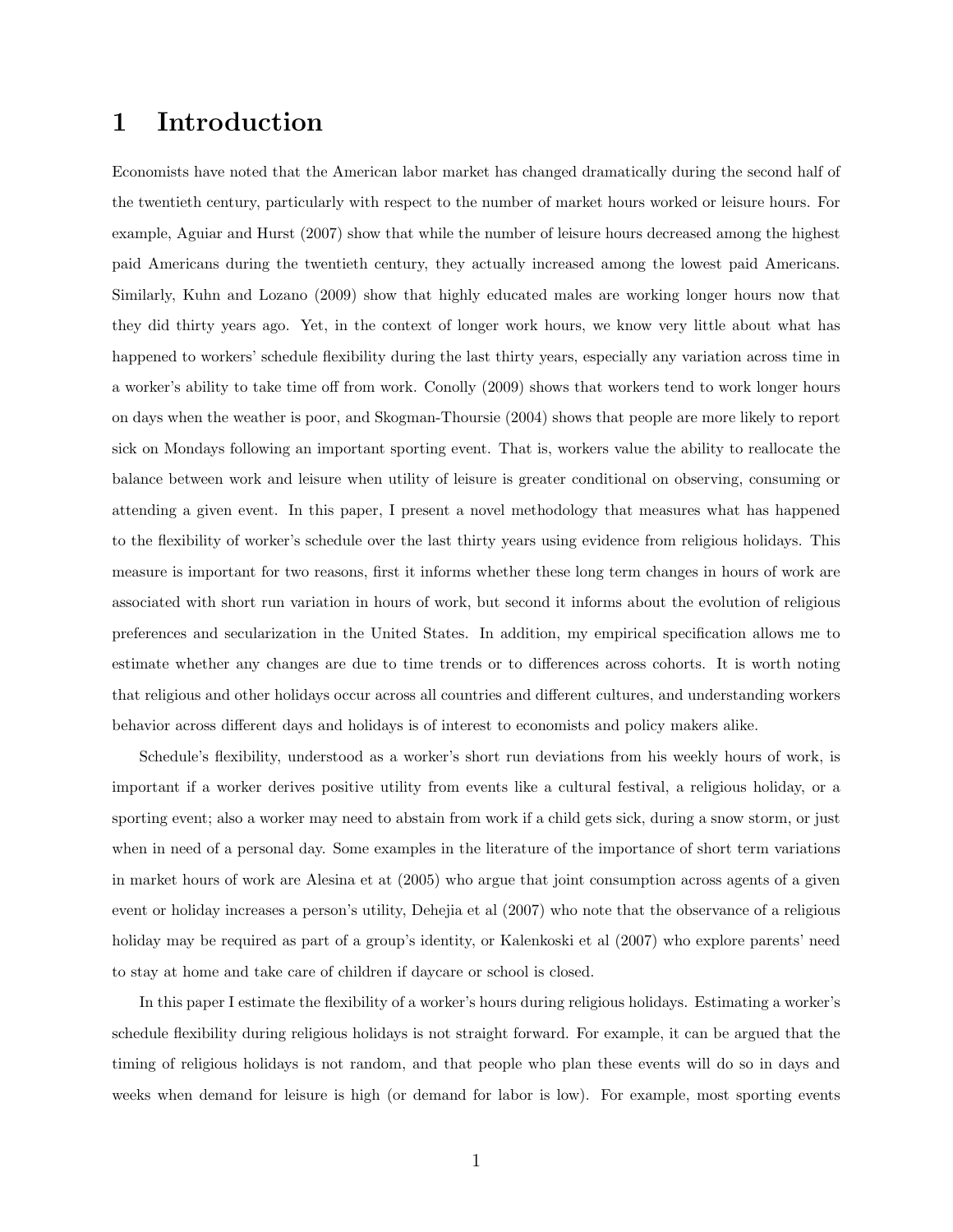are either during the weekends or late in the afternoon; similarly art exhibits and concerts are prevalent in the weekends. Even more, official national holidays intend to attenuate any disruption on the labor force, and are celebrated either on Mondays (Presidents day, Memorial day, MLK Jr day) or on Thursdays (Thanksgiving).<sup>1</sup> Naive estimates of the change in hours of work during religious holidays may in fact reflect the non-random timing of the holiday, or even workers' preferences toward leisure. That is, for example, it may be that hours of work decrease during a religious holiday because either (i) the workers do value the event enough to change their hours, (ii) the timing of the holiday is during times when marginal product of work is relatively low, or (iii) those workers who report low hours during a religious holiday may very well have high utility from leisure and supply short hours even in the absence of such a day anyway<sup>2</sup>. In this paper I intend to answer the first question, have workers' work schedules and religious holidays observance changed during the last thirty years.

Using religious holidays to understand the evolution of schedule flexibility has the advantage of providing three exogenous sources of variation. The first source of variation is the timing in the survey of the data. For example, the Bureau of Labor Statistics collects data for the Current Population Survey (CPS, hereafter) every month during the week that includes the 19th day of each month, and the questions asked in the survey refer to the reference week which includes the 12th day of each month. Thanks to this design, when a religious holiday rotates across the Gregorian calendar, sometimes its celebration falls in the weekend (with little expected change on weekly hours of work) and sometimes on a weekday (where we would predict a change on hours of work if workers value celebrating the holiday). The second source of variation has to do with the timing of the religious holiday, as most holidays are determined by either the lunar or the solar calendar. Thanks to this variation, the holiday will fall on the reference week of the CPS in some years, and it will not fall on the reference week in the CPS in other years. Furthermore, some holidays will fall on different months across different years. This allows me to compare hours of work during the same calendar day, but in different years – some years with a holiday and some without – these comparisons are either for the same worker or for two demographically equivalent workers. The final source of variation has to do with the nature of the holiday: there are holidays where the believer is called to abstain from work, there are holidays where the believer is not called to abstain from work. For example, empirically one would expect that the decrease of hours worked due to Yom Kippur would be greater than any decrease of hours during Tu b'Shevat, as the former holiday is a day where jewish workers are called to abstain from work

<sup>&</sup>lt;sup>1</sup>Indeed, the Bureau of Labor Statistics and the Census are aware of the changes in labor supply during these days and avoid conducting any surveys during these days.

<sup>&</sup>lt;sup>2</sup>Another possibility is that workers will reallocate their hours of work in the presence of religious holidays, that is work longer hours before or after a holiday to compensate for work lost during the holiday. This would be a concern if this reallocation of labor occurs across weeks, but not within weeks as my unit of measure is the workweek.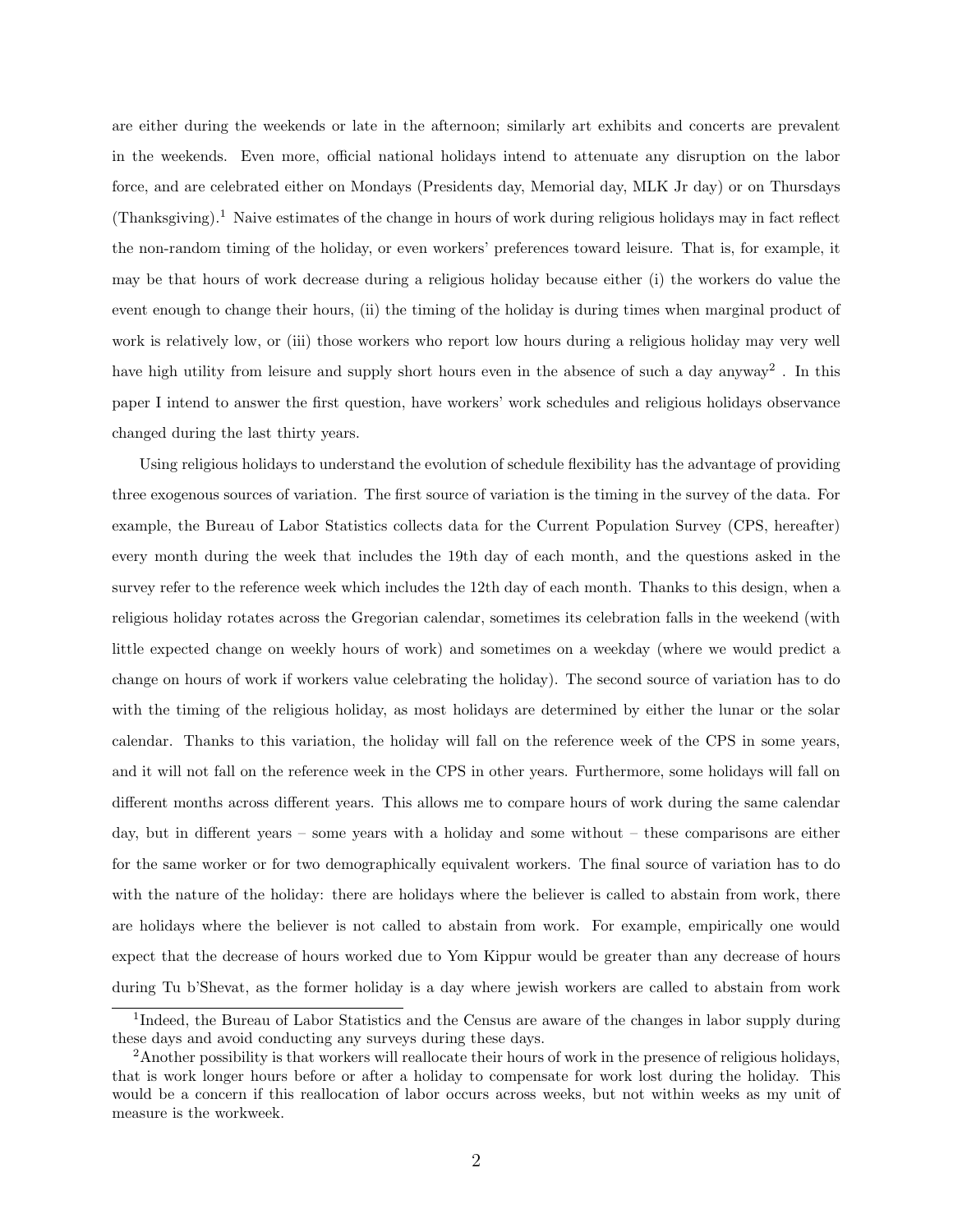for prayer and reflection, while no change in work hours is suggested during the latter Arbor Day. Thanks to these three sources of variation, I can distinguish between changes in workers' schedules during religious holidays, and not due to any labor market trends, year effects, nor spurious changes in preferences. Further, because of the availability of the data one can infer changes in workers' valuation of these holidays across long periods of time. As a matter of fact, in the application to religious holidays using the CPS, not only am I able to estimate changes in hours of work during these holidays, but I am able to understand the trend in these changes during the last thirty years, and I can compare whether any long term trend is due to a change across time or due to difference across cohorts. Importantly, a variation of this methodology could be expanded to a series of different events, such as: national holidays, sporting events, art exhibitions, music concerts, weather conditions, etc.

Empirically, there are two different results that draw unambiguous predictions about the evolution of schedule flexibility when using variation from religious holidays: the first outcome, a change in hours of work in the same direction during all religious holidays suggests that the driving force is a change of workers' ability to change their hours of work – for example more hours of work during all holidays regardless of origin or nature. The second possible outcome, which is a change in the hours of work during holidays only when a worker is expected to abstain from work, and no change during other holidays is suggestive of a change in the religious preferences, secularization or the intensity of such preferences. A different possibility yields ambiguous results, which would be different patterns across different holidays or no changes across time. The nature of the different holidays would help make labor market predictions in the existence of this later scenario. For example, if all jewish holidays change in the same direction and all christian holidays change in the same direction, then the researcher can imply changes in the observance of religious holidays across different denomination. This is the case with the results in this paper: my results suggest that reducing hours of work as observance of religious holidays has decreased little (increase in hours) relative to other workweeks during the last 30 years. But dividing the data across different holidays is supportive of a change in the intensity of preferences of religious holidays. My results show that American workers are less likely to take time off now than thirty years ago during Good Friday, and this is due to reinforcing changes across cohorts and changes across time. In contrast, my results suggest an increase in the frequency workers taking time off during the jewish holidays that require observance: Yom Kippur and Rosh Hashanah and these are due to changes across time, common to all cohorts. Note that this decrease in hours of work during Jewish Holidays is exclusive on holidays whose observance is mandated by religious authorities: Yom Kippur and Rosh Hashanah and not during Tu b'Shevat when workers are not asked to abstain from work. The result for Yom Kippur and Rosh Hashanah is supported in the wider literature with the Baal Teshuva or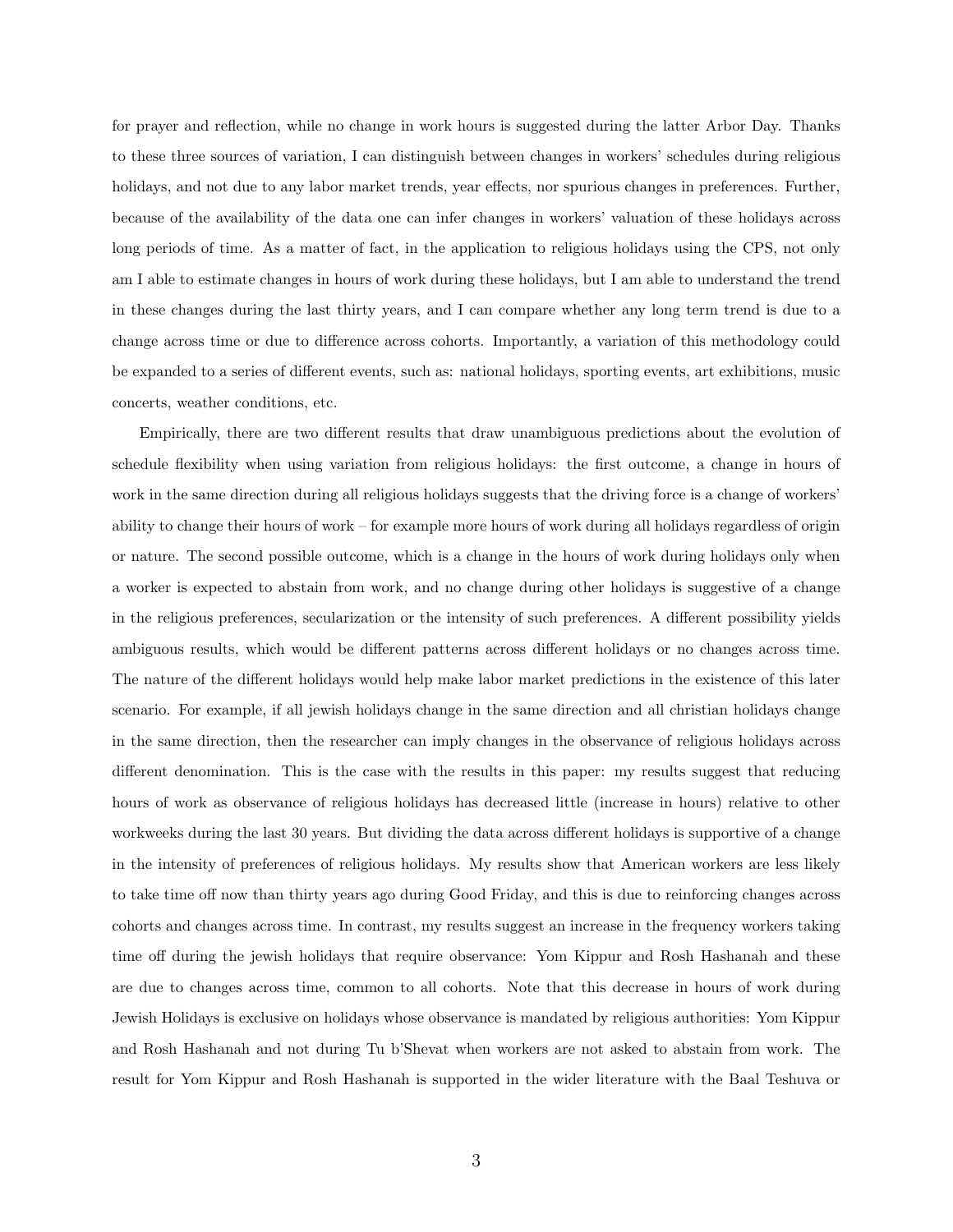Kiruv <sup>3</sup> among American jewish. Similarly, my results show more people taking time off from work during Mardigras and Saint Patrick's Day, yet these changes are mostly due to changes across cohorts. These results are important if these holidays have become secularized across all populations, and imply a rather festive observance instead than a devout one.

#### 2 Religious Holidays

And ye shall do no manner of work in that same day; for it is a day of atonement, to make atonement for you before the LORD your God. Leviticus 28

Understanding a worker's change in hours of work due to a religious holiday is interesting on its own right. Religion plays an important role on shaping the life of many American workers. According to the Pew Forum for Religion and Public Life: 56 percent of all Americans claim that religion plays an important part of their life <sup>4</sup>, 39 percent of Americans report that they attend a religious service once a week, and 58 percent of Americans claim that they pray at least once a week. In contrast to Europeans whose religiosity has decreased during the last years (Berman et al, 2007), the proportion of Americans who report participating in organized religion has kept mostly constant <sup>5</sup> (Iannaccone, 1998). While this literature relies on self reported-measures of religiosity, such as self reported attendance or beliefs, in this paper I use a "revealed preference" approach as a measure of religiosity with changes in hours of work due to religious holidays. That is, this work is the first one to use market outcomes to study the prevalence of religion and secularization <sup>6</sup> in the United States. Further, little is known of the relationship between religious observance and labor market hours. For example, the above quote from the book of Letvicus indicates to Jewish workers that they must not work during the day of Yom Kippur, but to what extent do these workers abstain from work due to the observance of the holiday and not to labor-leisure preferences? Has this relationship changed across time. Understanding religious observance is important, as it has been associated with economic growth and better labor market outcomes (for example, see Freeman, 1993, Gruber, 2005 or Clingingsmith et al, 2009).

To understand the evolution of religiosity and labor markets, I test for two different hypotheses that explain any changes in a worker's decision to supply less hours of work during a religious holiday: whether

<sup>3</sup>Baal Teshuva means "master of return" in hebrew and refers to previously secularized jews who return to live according to Jewish Law.

<sup>4</sup>http://www.pewforum.org/How-Religious-Is-Your-State-.aspx accessed Jan 14, 2012

<sup>&</sup>lt;sup>5</sup>Perhaps with the exception of Catholics, whose attendance has decreased.

 $6$ Although one can think of many definitions of secularization (see Bar-El et al  $(2012)$ ), here by secularization I mean the decrease of shorter workdays due to the observance of a religious holiday.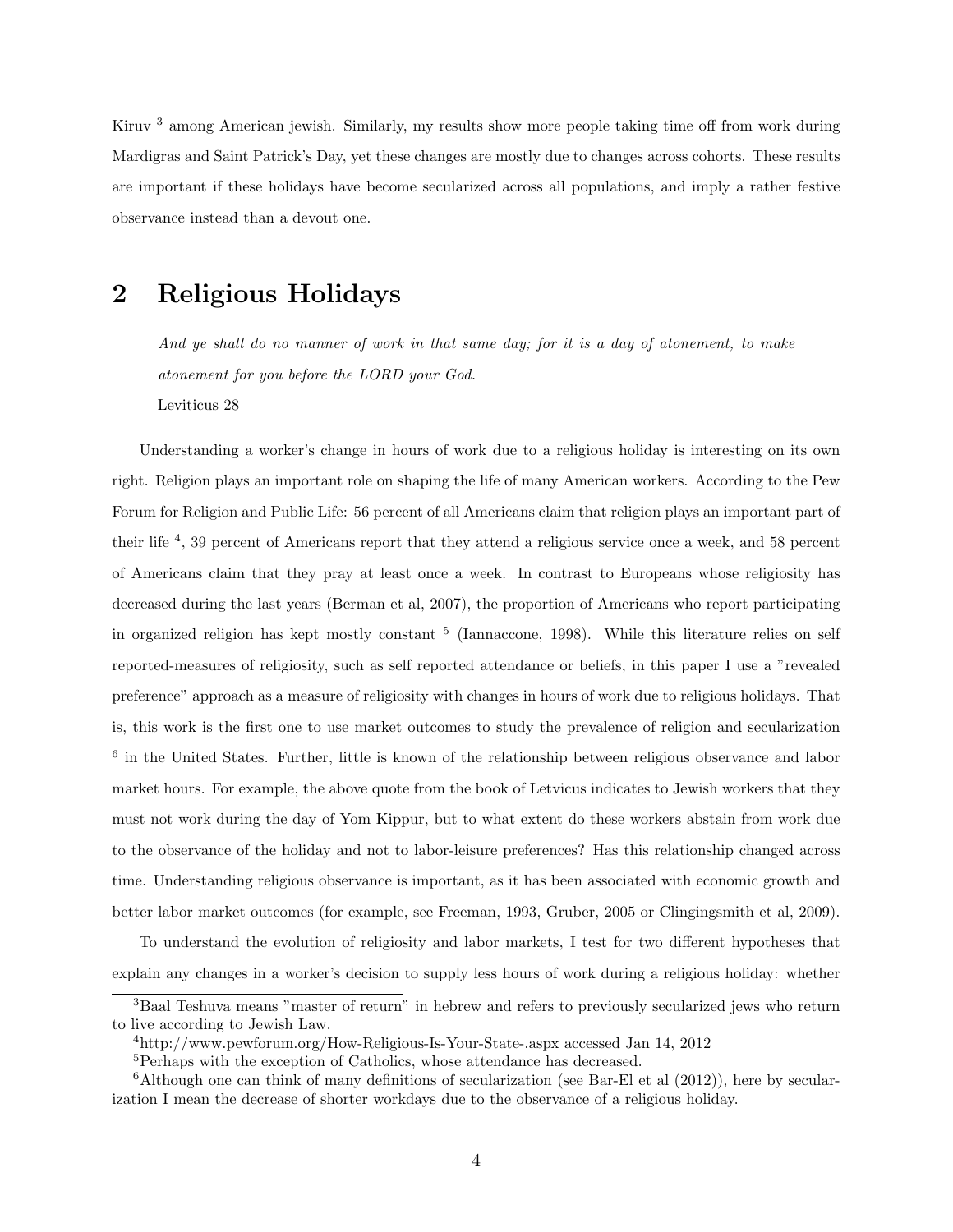changes are due to differences across cohorts, or whether changes are due to a secular trend common to all cohorts. Distinguishing between the above hypotheses is possible as I can track the hours of work of every cohort in the CPS ORG during the last thirty years, and a change in the hours of work due to cohort differences will show different life-hours profiles across workers born in different years. In addition, by comparing holidays of different nature – some that call for strict observance and work absenteeism, some which have been secularized, and some which remain exclusive to a religious denomination  $-1$  can test whether changes in hours of work are common to all or exclusive to some holidays. The former result is suggestive of a change in the schedule flexibility of american workers. In contrast, the latter is suggestive of either a change in religious preferences, or a change of the intensity of such preferences, without changes to the work schedule flexibility. Table 1 shows the timing of the religious holidays in this paper across 30 years of data. Note that I include some holidays where abstaining from work is required and holidays where abstaining from work is not required. Empirically, I compare three types of religious holidays: those whose believers are encouraged to abstain from work by their religious leaders: Yom Kippur, Good Friday, Rosh Hashanah or Eid-al-Adha; holidays whose believers are not encouraged to abstain from work: Tu b'Shevat or the first day of Ramadan; and holidays who have been secularized by society, regardless of religious background: Saint Patricks Day or Mardigras. Again, a change due to religious preferences will show different patterns for holidays mandated by religious authorities than for other holidays. In this case I expect changes in the hours of work during the holiday's week to be different when absenteeism is mandated than during other secularized holidays.

In this paper I use eight holidays that should satisfy four conditions: (1) It's timing should be determined independently from the labor market, should rotate across the Gregorian calendar and should occur sometimes during the CPS reference week; (2) there should be some variation in the nature of the holiday, where abstentionism from work should be observed in some of them and not in others; (3) the number of people that celebrate this holiday should be large enough to be able to make any statistical inference; and (4) the holiday should occur during the CPS reference week at least four times during the 30 years of data. As such, I select the following eight holidays in this paper: Good Friday, Saint Patrick's Day, Mardigras, Yom Kippur, Rosh Hashanah, Tu b'Shavot, the first day of Ramadan and Eid-al-Adha. The first three holidays are Christian in nature, yet Mardigras and Saint Patrick's day originally celebrate Catholic traditions that by now have been mostly secularized. While neither of these Christian holidays is considered a Day of Obligation by the Catholic Church, Good Friday has long been considered a day of prayer and fasting by all Christian traditions. <sup>7</sup>. Yom Kippur, Rosh Hashanah and Tu b'Shevat are all jewish holidays. Work is not permitted in Yom Kippur and Rosh Hashanah, the latter holiday usually lasts two days while Yom Kippur

<sup>&</sup>lt;sup>7</sup>It is worth noting that often Good Friday overlaps with the Jewish celebration of Passover.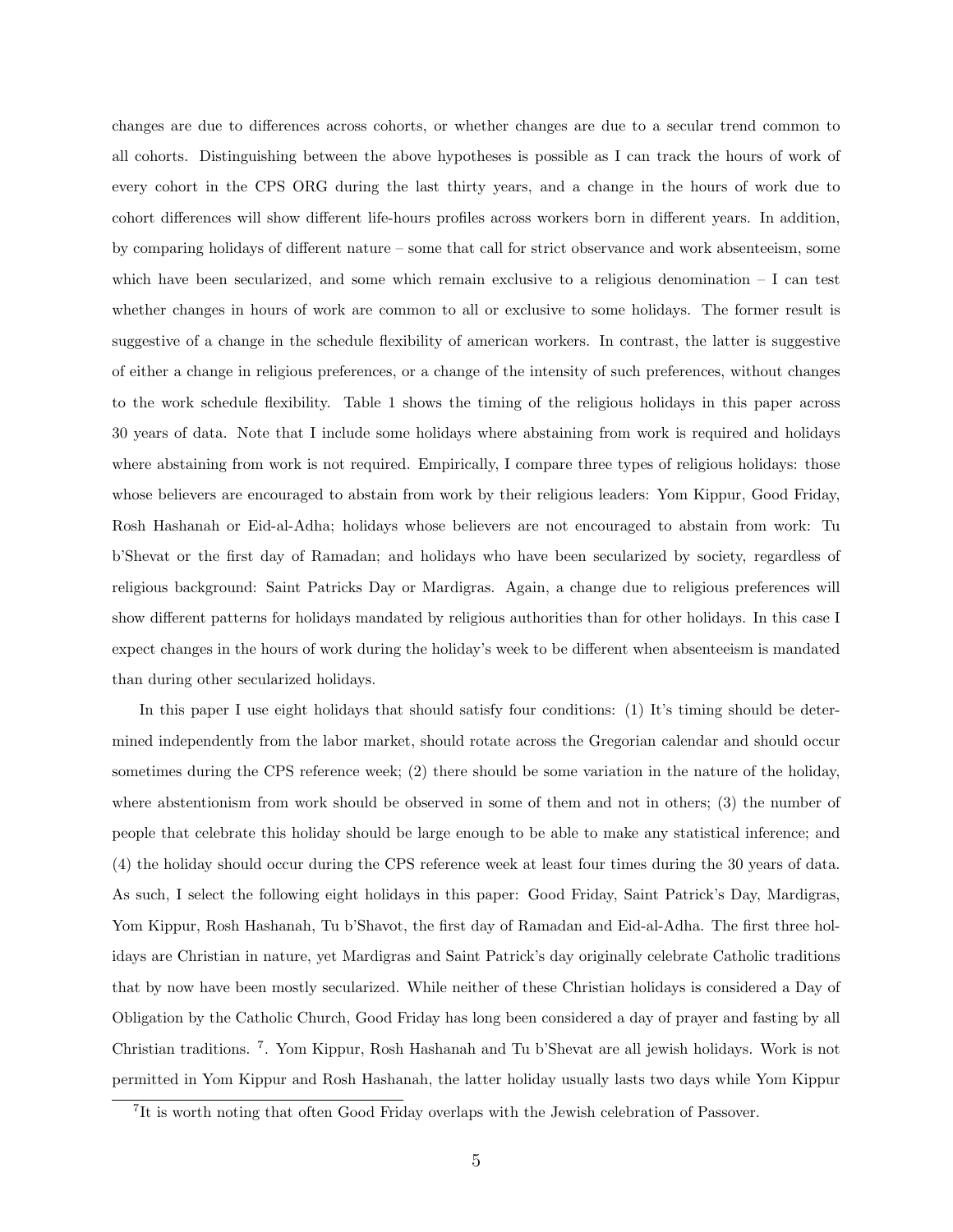only one. In contrast, there is no mandate to abstain from work during Tu b'Shevat that commemorates the New Year of trees. there are few traditions or obligations related with Tu b'Shevat and these mostly involve planting trees and eating fruit. The final two holidays correspond to muslim believers and they are the first day of Ramadaan and Eid-al-Adha. The only requirements to believers on the first day of Ramadan are to pray, fast and give to charity; there are no requirements to avoid work. In contrast during Eid-al-Adha, which occurs at the end of the Hajj and commemorates the sacrifice that Abraham gave to God, muslims are required to pray and visit family and friends during the day. At some point during the day, believers are required to sacrifice an animal and distribute its meat among friends, family and the poor. One thing to keep in mind with muslim holidays is that they start when the local imam sights the new moon, and thus there are some important spatial variations on when this holiday is celebrated although not relevant to this study as my period of observation is the complete CPS reference week and not any given day.

# 3 Empirical Strategy

To understand the causal relationship between a religious holiday and hours of work, I take advantage of the structure of the CPS. This survey is collected every month on the week that includes the 19th day of the month, and the reference week is the week that includes the 12th of each month. The sample in this survey is representative of the population in the United States, and each monthly survey is divided into eight nationally representative samples called rotations. Each household chosen to be in the sample, remains in the sample for eight surveys or rotations. When a household is sampled, this household will belong to the first rotation during its first survey or first month in the sample. In the next month, this household will be in the second rotation, and in the next two months the household will be in the third and fourth rotation respectively. Then, this household will be out of the sample for eight months, and then return to the sample in the fifth rotation (thirteenth month) a year after it was first surveyed. <sup>8</sup> The fourteenth month after the household is first surveyed will be the sixth rotation, fifteenth month the seventh rotation and the sixteenth month the eight rotation. The Outgoing Rotations labor market supplement is collected during the fourth and eight rotations.

An example of how I take advantage of the CPS structure is shown in Table 2. A household whose first rotation was in July 2000 belongs to the sample labeled U in Table 2. Note that this sample is in the fourth rotation in October 2000 and Yom-Kippur occurred during the CPS reference week. This household's labor market information is collected at this time. This household, who returns to the survey in the fifth rotation

<sup>&</sup>lt;sup>8</sup>Because this household is surveyed during the same month in consecutive years, the CPS will work here technically as a pseudo-panel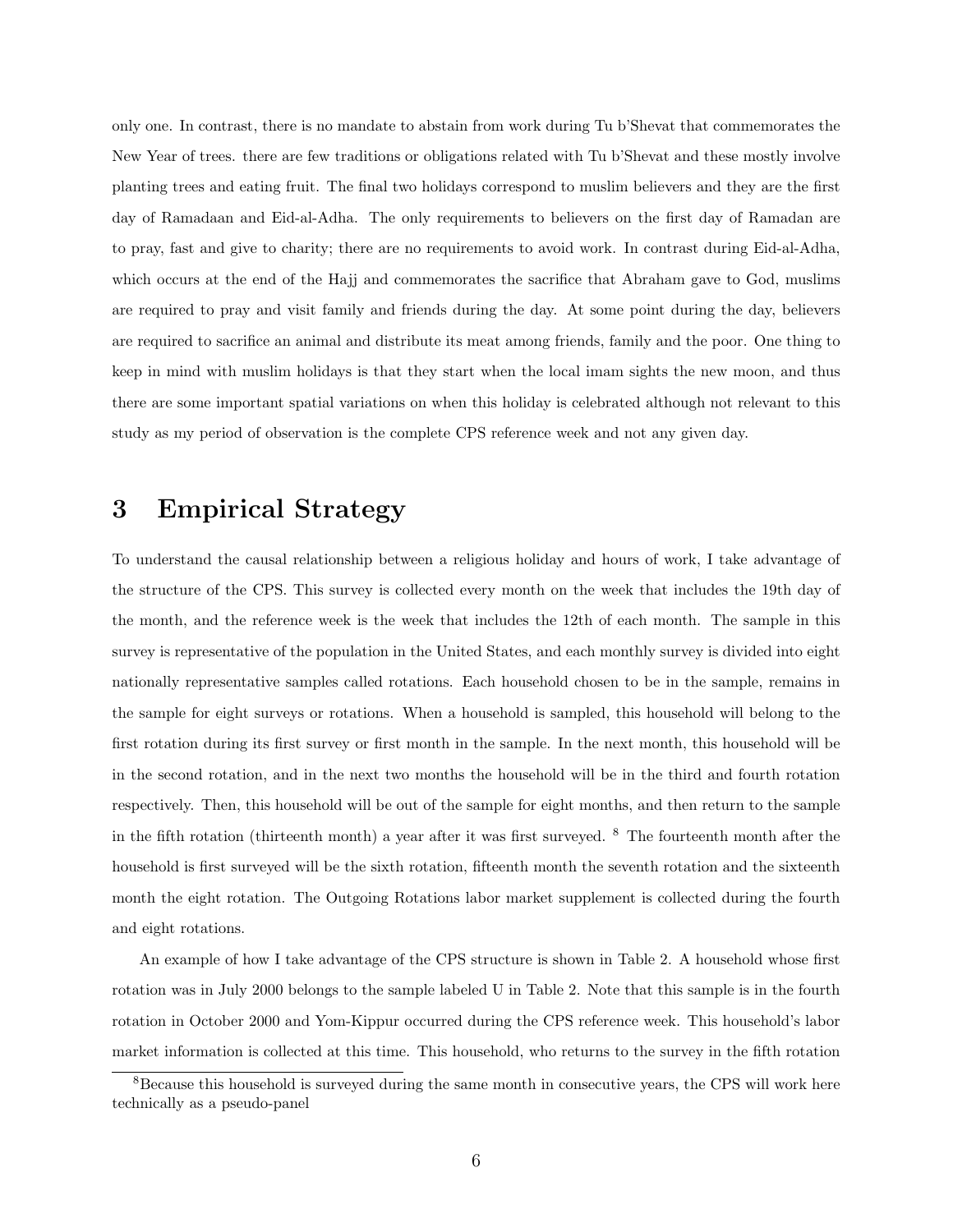in June of 2001, and it is in the eight rotation in October 2001. At this time the labor market information is collected again, yet there is no holiday during the reference week. Indeed, Yom Kippur occurred in September 2001. My empirical strategy consists of estimating changes in hours of work between October 2000 (with Yom-Kippur) and October 2001 (without Yom-Kippur). Note that the identifying assumption is that unobserved characteristic that may lead a household or not to change their hours of work at any given time should be time invariant, and the only difference is the presence of a religious holiday during the CPS reference week in October 2000.

Thus my first model estimates the following ordinary least squares regression:

$$
Gap_{it} = \theta H_{it} + x'_{it}\beta + \gamma_j + \lambda_k + \phi_s + \epsilon_{it}
$$
\n<sup>(1)</sup>

with  $H_{it} = 1\{i \text{ is surveyed in a reference week with a religious holiday}\}\.$  Equation (1) includes a battery of demographic characteristics in vector  $x'_{it}$  such as: age, age squared, education, marital status, gender, hispanic, and black indicators. In addition, to control for differences across months during the year I include month fixed effects  $\lambda_k$ , and to control for year-occupation trends I include year-occupation fixed effects  $\gamma_i$ . Finally, I also include state of residence fixed effects  $\phi_s$ . If workers do reduce their hours of work during the reference week with a religious holiday, the we expect that  $\hat{\theta} < 0$ .

I construct my response variable  $Gap_{it}$  by subtracting the worker's hours of work in the reference week from her usual hours <sup>9</sup>:  $Gap_{it} = Actual_{it} - Usual_{it} \times 60$  where i indexes the observation and t the reference week in a given month and year. In the Outgoing Rotations supplement the CPS asks two questions that together will constitute my main unit of observation: usual hours of work in your main job and last week's hours of work in your main job. Note that  $Gap_{it} = 0$  if hours last week do not differ from usual week's hours. In contrast,  $Gap_{it} < 0$  shows that during week t the hours of work of this worker were shorter than in the usual week. In order for the variable  $Gap_{it}$  to validly identify any deviations in hours of work during the reference week it must be that both last week hours and usual hours refer to the same metric, and the

<sup>&</sup>lt;sup>9</sup>And multiplying by 60 to interpret it in minutes.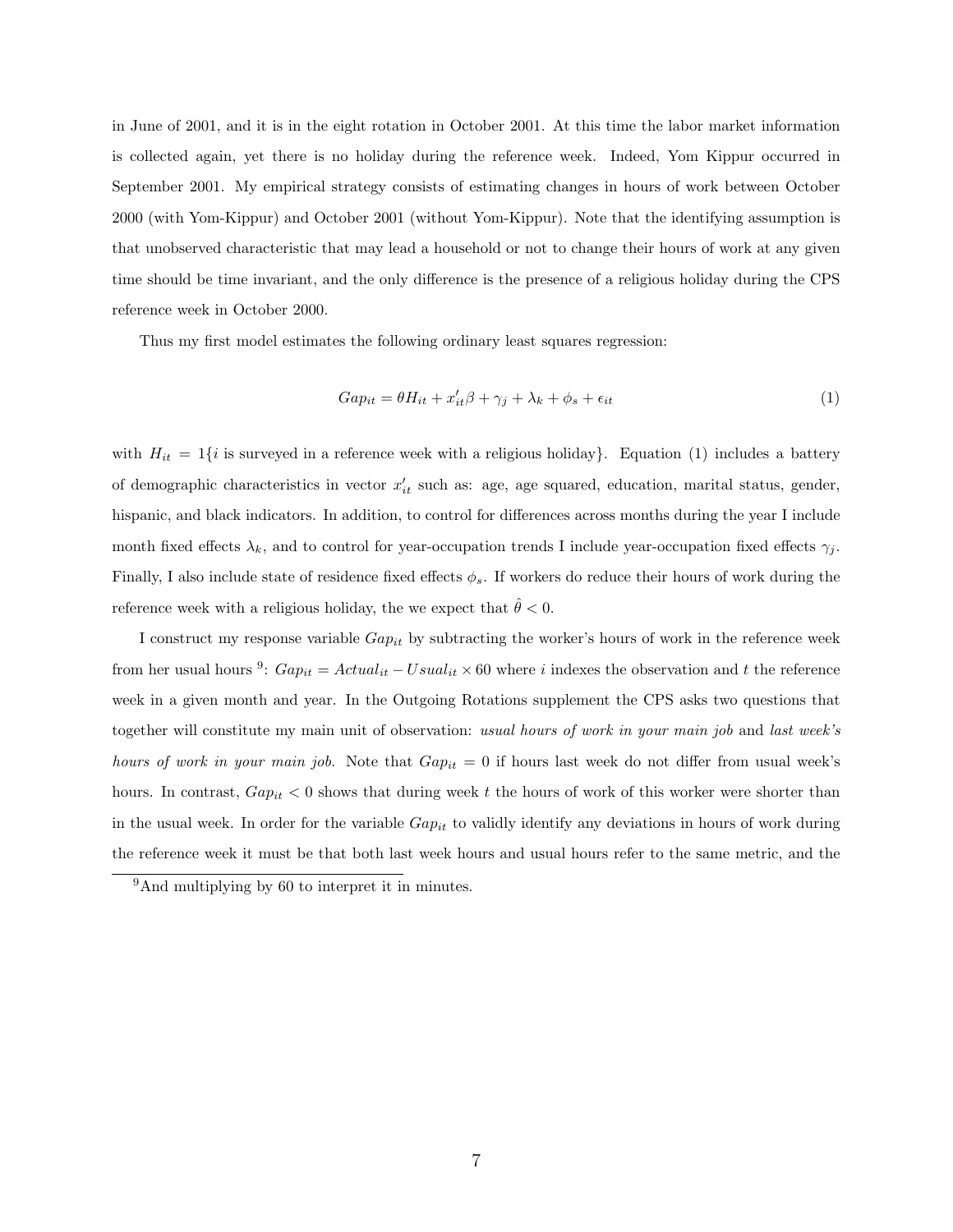only thing that changes is the time reference the question refers to. <sup>10</sup>

In addition, because I have a very large number of observations which might be clustered around different periods of time, I am concerned that I may be underestimating my standard errors (Moulton, 1990). To reduce the probability of Type I statistical error, I estimate Equation 1 clustering at the Primary Sample Unit. Alternatively, I collapse the data into state-month-year averages and estimate a version of equation (1) that excludes the demographic characteristics in the vector x but still uses state, month and year fixed effects:

$$
Gap_{st} = \theta H_{sjk} + x_{st}'\beta + v_j + \lambda_k + \phi_s + \epsilon_{sjk}
$$
\n<sup>(2)</sup>

where the subscripts j represents year, s represents state and k months. In total this specification has  $18,156$ observations (356 months  $\times$  50 states).<sup>11</sup>

Although the estimate of  $\theta$  in equation (1) above contrasts hours of work between reference weeks with and without religious holidays, this estimate does not address whether the magnitude of  $\theta$  has changed over time. Next, I can take advantage of the variation in time that 30 years of CPS data gives and test for the heterogeneity of  $\theta$ . To do so, I estimate the following ordinary least square regression:

$$
Gap_{it} = \theta^{80} H_{it} \times 1980 + \theta^{90} H_{it} \times 1990 + \theta^{00} H_{it} \times 2000 + x_{it}' \beta + \gamma_j + \lambda_k + \phi_s + \epsilon_{it}
$$
(3)

where 1990 and 2000 are dummy variables indicating whether an observation was surveyed between 1980 to 1999, and 2000 to 2008 respectively.  $H_{it} \times 1980$ ,  $H_{it} \times 1990$  and  $H_{it} \times 2000$  are interaction terms between reference weeks with a religious holiday and whether the observation was surveyed in the 1980's (1979-1989), 1990's (1990-1999) or 2000's (2000-2008). Importantly,  $\theta^{1980} \neq \theta^{1990} - \eta^{1990} \neq \theta^{2000} - \eta^{2000}$  suggests that the change in hours of work during a religious holiday by american workers differs across thirty years of data. In particular, secularization implies  $\theta^{1980} < \theta^{1990} - < \theta^{2000}$ .

Estimates of equation (3) will produce biased estimates of  $\theta^{YYYY}$  if the effect across years is correlated

and the usual week question the interviewer asks:

Usual HRUSL1: How many hours per week (do/does) (name/you)USUALLY work at (your/his/her) (job?/main job? By main job we mean) (the one at which (you/he/she) usually) ((work/works) the most hours.)

it seems reasonable that these two questions do refer to the same metric, and the only thing that varies is the time period the question refers to: one is last week and the other one is the usual week.

<sup>11</sup>I drop from the data observations surveyed in September 1981, September 1987, September 1992, September 1998 and September 2008 as Labor day fell within the CPS reference week.

 $^{10}\mathrm{The}$  CPS questionnaire indicates that for last week's hours the interviewer asks:

Last Week HRACT1: ((LAST WEEK/THE WEEK BEFORE LAST)/So, for (LAST WEEK/THE WEEK BEFORE LAST)), how many hours did (you/he/she) ACTUALLY work at (your/his/her) (job?/MAIN job?)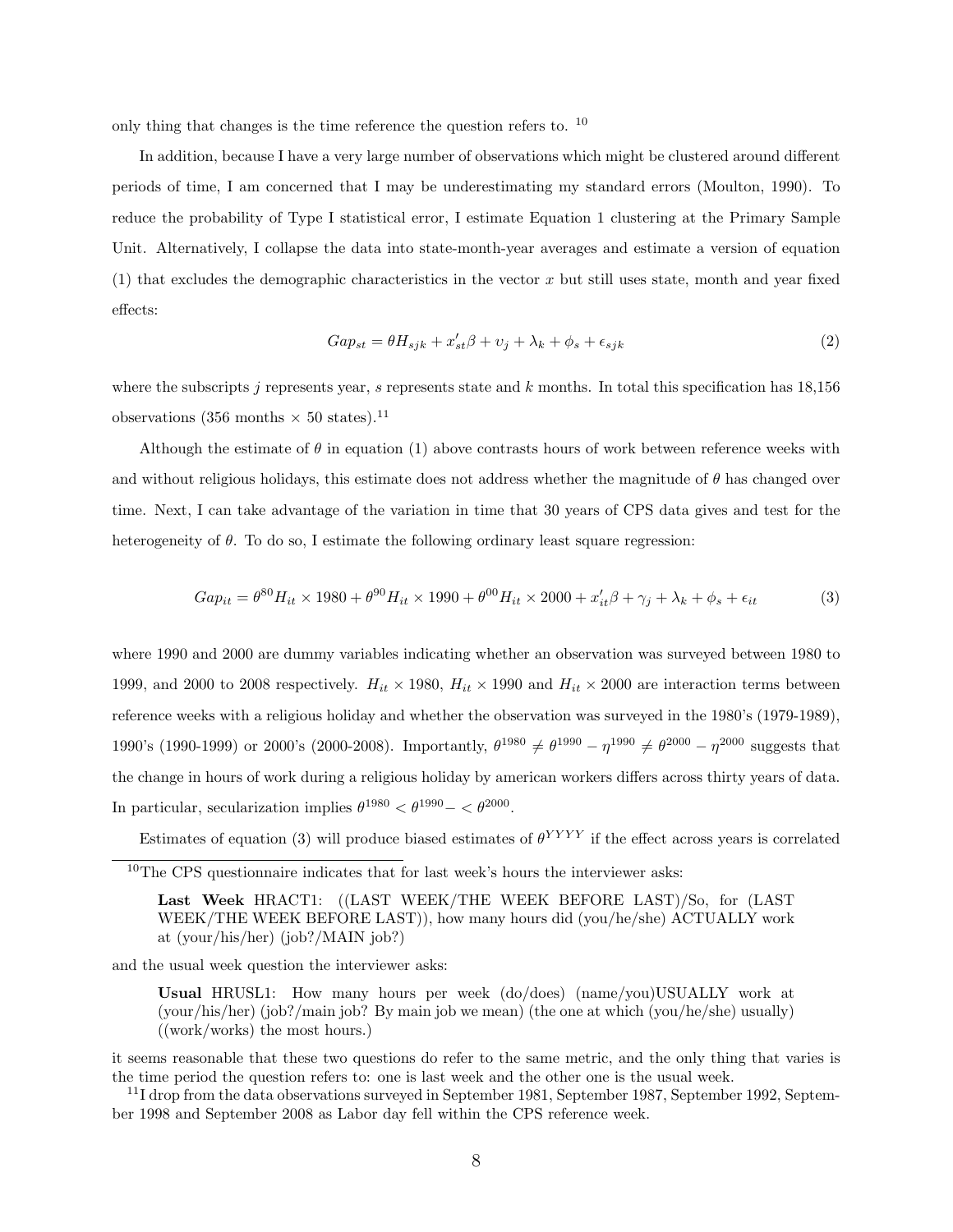with differences across cohorts. For example, if younger cohorts are less likely to observe a holiday, then a monotonic decrease in the magnitude of  $\theta^{YYYY}$  would suggest that workers are less likely to observe a holiday in the later part of the sample, rather than capture differences across cohorts where the older workers have not change their observance and neither have the younger workers. To differentiate if any changes in a worker's schedule flexibility is across cohorts or within cohorts, I follow Borjas (1985,1995) to estimate the following equation:

$$
Gap_{it} = \sum_{k=1}^{3} (\theta_k H_{it} \times C k_{it}) + \sum_{T=80,90,00} \sum_{k=1}^{3} (\psi_k C k_{it} \times T_{it}) +
$$
  

$$
\theta^{1980} H_{it} \times 1980 + \eta^{1990} 1990_{it} + \theta^{1990} H_{it} \times 1990_{it} + \eta^{2000} 2000_{it} + \theta^{2000} H_{it} \times 2000_{it} + x_{it}' \beta + \epsilon_{it} \quad (4)
$$

where Ck for  $k = 1, 2, 3$  represent different cohorts of workers born in the following intervals:

$$
C1 = 1 \cdot \{i \text{ born before } 1950\}
$$
  

$$
C2 = 1 \cdot \{i \text{ born } 1950 \& 1960\}
$$
  

$$
C3 = 1 \cdot \{i \text{ born } 1961 \text{ or later }\}
$$

As in equation (2) and (1),  $\theta_k$  represents the change in hours of work for cohort k in during a religious holiday. Using this methodology I am able to compare not only changes in hours of work, but to understand schedule flexibility across time, and across cohorts. Importantly, the underlying assumption in equation is that time off from work during religious holidays varies independently across cohorts and across time. Therefore  $\theta^{YYYY}$  indicates the variation of hours across time independent of cohort composition, and  $\theta_k$ indicates the variation of hours across cohort, net of time effects.

#### 4 Data

In this paper I use the 1979-2008 collection of the CPS ORG. These data includes all respondents in the fourth and eight rotations of the CPS, when a special labor market survey is administered to all reference persons aged sixteen and above. My sample includes all not self-employed workers, currently employed fulltime workers  $^{12}$ , aged 24-65. In this paper I include both men and women, yet the results change little if I separate them. In addition, because I want to explore schedule flexibility net of missing days of work due to illness, vacation or bad weather, I drop all observations who reported missing work in the reference week due

<sup>12</sup>Usual hours greater than 29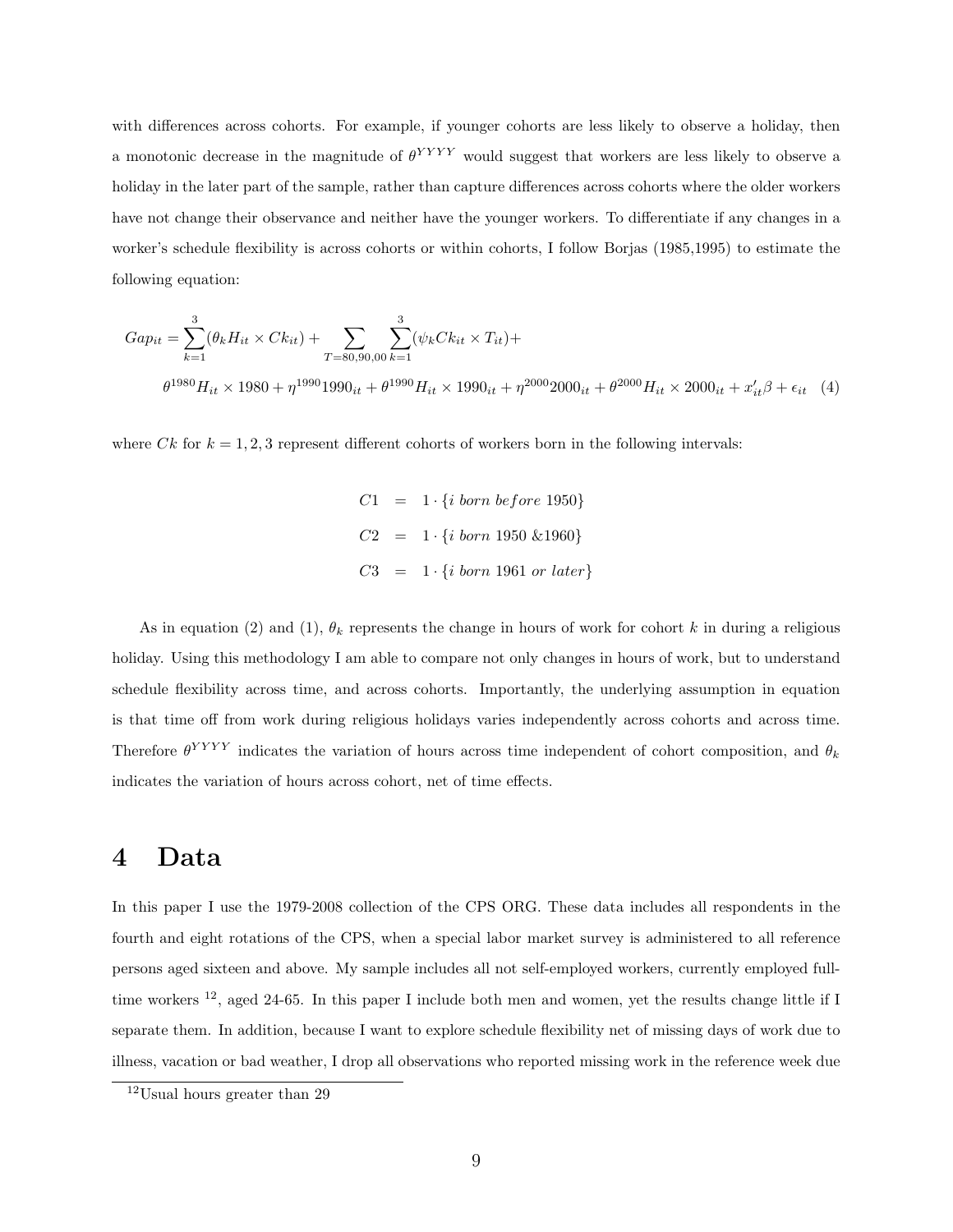to these causes. I do one further exclusions to the sample, I drop all observations with hourly incomes of less than two hours. This may be problematic as suggested by Bollinger and Chendra (2005) yet the results of the paper are robust to the omission of this exclusion. Finally, I drop from the sample all observations in the September 1981, September 1987, September 1992, September 1998 and September 2008 surveys because Labor Day coincides with the CPS reference week.

Figure 1 shows the average  $Gap_{it}$  for all workers between 1979 to 2008. The solid line represent all time periods when the reference week in the CPS did not include a religious holiday. The trend in this metric is to decrease somewhat during the early part of the sample, and then it fluctuates close to zero. <sup>13</sup> The eight religious holidays are also represented in this figure – with standard errors. As can be seen, and as in the secular trend above, some holidays also reflect a drop in the average of  $Gap_{it}$ , yet the decrease is greatest among Hajj, Good Friday, and to a lesser extent Ramadan. The average of  $Gap_{it}$  during other holidays remains mostly constant similarly to the trend of weeks without holidays. Although somewhat informative, this figure represents an incomplete view and these estimates are unconditional on month of the survey as well as the respondents' demographic characteristics. For example, Ramadan in 1983 occurs in June when schools and some jobs are likely to be on vacations, in contrast with other years when Ramadan occurs in September, October or November. Table 2 shows those months in the sample when the CPS reference week occurs during a religious holiday. As can be seen, there is significant variation in the timing of these eight holidays, not only with regards of whether they are in the CPS reference week, but also with regards to the month in which they occur.

### 5 Results

Table 3 presents estimates of equation (1). The first column on the top panel presents estimates of equation  $(1)$  where  $H_{it}$  includes a dummy variable for any observation surveyed during a CPS survey that coincided with Good Friday. This estimate suggests that on average, when the observation is surveyed during a week that includes this holiday, work will decrease on average by 78 minutes compared to weeks without a holiday. The second column presents estimates for the change in hours during Yom Kippur, the third column estimates for Rosh Hashanah and the fourth column presents estimates when the reference week contains Tu b'Shevat. These estimates reflect two facts: there are smaller in magnitude than Good Friday, as these are average treatment effects over the population, and the Jewish population in America is smaller in size than

<sup>&</sup>lt;sup>13</sup>The CPS was redesigned in 1995 to improve accuracy of the responses, and it is possible that a decrease in  $Gap_{it}$  is due to an improvement in the design of the survey (Author, 2006). While this is possible, it is worth noting that the trend around zero starts way before 1995 and likely reflect labor market dynamics and not design concerns by itself.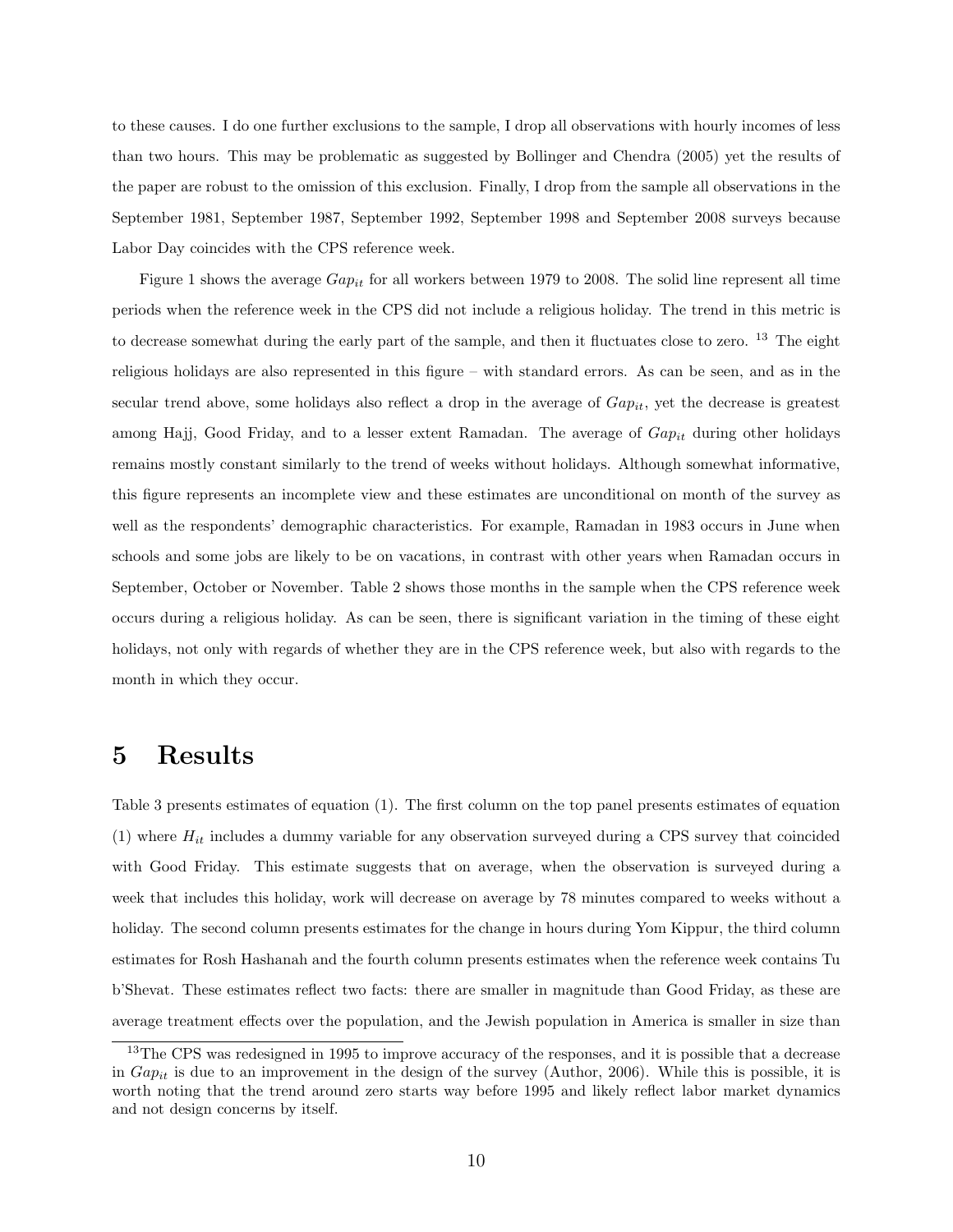the Christian population. In addition, these estimates show the different nature of these holidays: while jewish believers must abstain from work during Yom Kippur and Rosh Hashanah, not so from Tu b'Shevat. This is evidenced by the magnitude, sign and precision of the estimates: in reference weeks that coincide with Yom Kippur, american workers reduce their hours by 8 minutes and this estimate is statistically different to zero, in reference weeks with Rosh Hashanah the estimate is not statistically significant different from zero, and in contrast in reference weeks that include Tu b'Shevat the estimate is positive and statistically significant greater than  $\text{zero}^{14}$ . A back of the envelop calculation may inform the magnitude of the change in hours of work during Yum Kippur: if a working day contains 480 minutes, and if we assume that the Jewish population is approximately 2% (Pew Religion Life, YYYY)) then it must be that 8 minutes represents 1.7% of all minutes usually worked during a 40 hour work week  $\frac{8}{40\times60}$ . The first column in the bottom panel presents estimates when the survey week coincides with the first week of Ramadan, and the second column presents estimates when the survey week coincides with the Eid-al-Adha, neither of these estimates is statistically significant different from zero. Finally, columns (3) and (4) in the bottom panel shows estimates of two holidays, that although Christian in nature, have become secularized and are celebrated widely: Saint Patrick's Day and Mardigras. The estimates show that American workers do tend to reduce their hours of work in survey weeks that coincide with Saint Patrick's Day with an estimate of 9 minutes of work less, yet for Mardigras there is no statistically significant change. Table 4 presents the estimates of equation (2) where the data is aggregated at the state-month-year level. Importantly, although the standard errors do increase slightly, even with the data collapsed at this level there is virtually no difference in both the magnitude and the precision of the estimates.

Table 5 presents the dynamics of hours of work during religious holidays during the thirty years of data. The first column in the top panel shows the estimate across time for changes in hours of work when Good Friday coincides with the CPS reference week. The first row shows the coefficient's estimate for holidays during the 1980's, the second row shows the coefficient's estimate for holidays during the 1990's, and the third row the coefficient's estimate for holidays during the 2000's. The results suggest a clear decreasing pattern in the amount workers change their hours of work during weeks with Good Friday: 102 minutes in the 1980's, 76 minutes in the 1990's, and 56 minutes in the 2000's. Importantly these estimates are statistically different to each other, suggesting that either American workers are less likely to observe good Friday by reducing their hours of work in recent years or that their preference for religious holidays has changed. The second column presents estimates for Yom Kippur. Opposite to the results from Good Friday, American

<sup>&</sup>lt;sup>14</sup>At first it seems puzzling that the coefficient for Tu b'Shavet is statistically significant and positive. This is mostly because the Holiday falls in February, and in the absence of a religious holiday February is the month when workers are the most likely to abstain from work. Below I further explore this issue.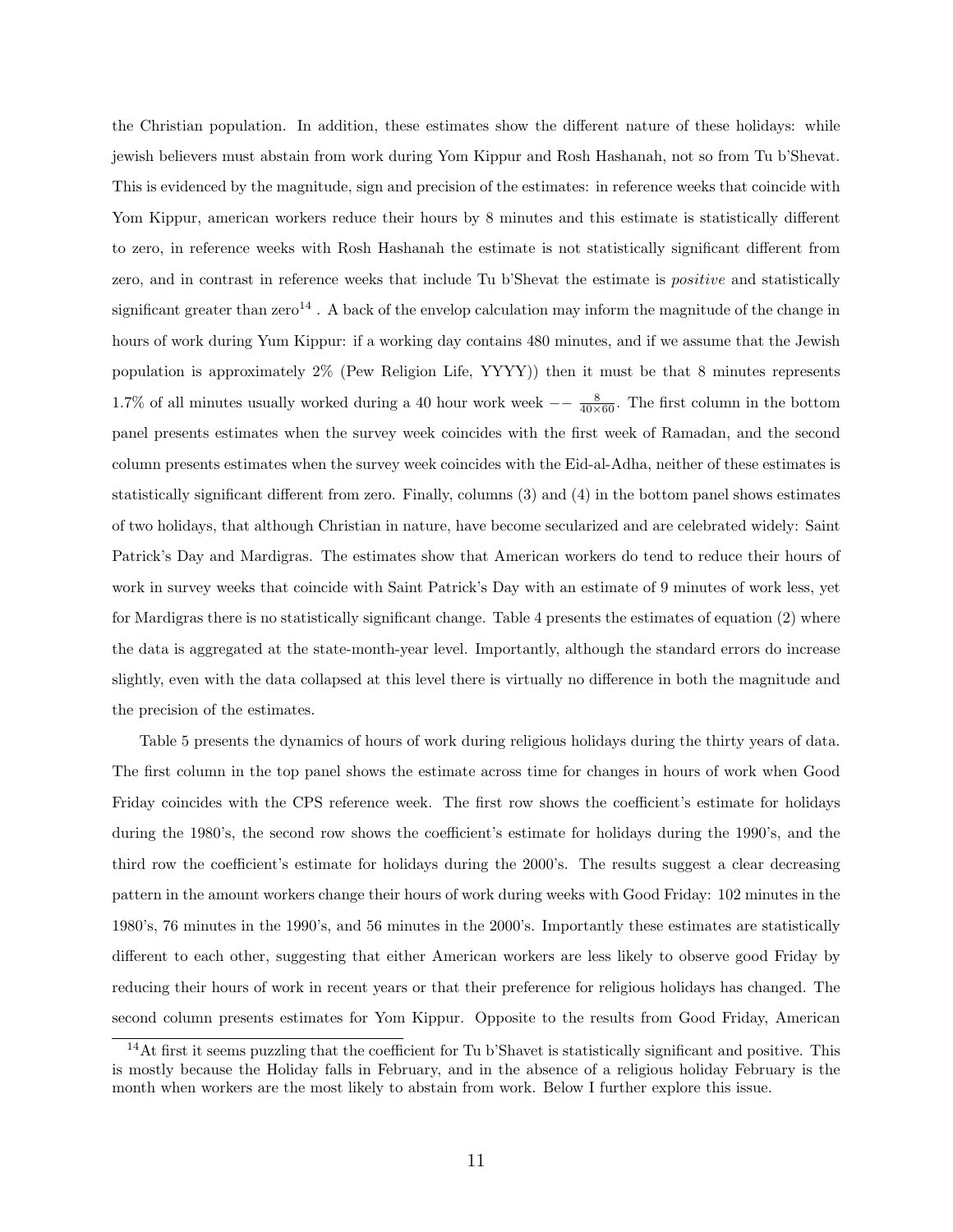workers are more likely to take time off when the reference week coincides with Yom Kippur in the later part of the sample. During the 1980's and 1990's there were no statistically significant change in the hours of work during Yom Kippur, yet during the 2000's the coefficient estimate becomes negative and statistically significant implying that American workers reduce their hours of work by almost 12 minutes during the week of Yom Kippur. Note that the coefficient for 1980 although negative, is measured imprecisely with high standard errors  $(p=0.12)$ . Finally, also note that the coefficients for 1990 and 2000 are statistically different from each other. The third column represents the estimates for Rosh Hashanah. Here a similar pattern is observed: the estimates from 1980 and 1990 are zero, yet the estimate for 2000 is negative and statistically different to the other two coefficients. The fourth column represents when the reference week coincides with Tu b'Shevat and, as in Table 1, none of the coefficients is statistically smaller zero. Note that while the results for Good Friday suggests a secularization of American Christians, the coefficients for Yom Kippur and Rosh Hashanah suggests the opposite, that jewish believers are more likely to observe this holidays now than 30 years ago. This movement, where previously secularized jewish households return to observe the jewish law, is well known within judaism and is called Kiruv.

The bottom panel of Table 5 presents the estimates of equation (3) for Ramadan in the first column, Eid-Al-Adha in the second column, Saint Patrick's Day in the third column, and Mardigras in the fourth column. Again, as in Table 1, none of the estimates of Ramadan or Eid-Al-Adha are statistically significant different to zero. In contrast, during weeks when the reference week coincides with Saint Patrick's Day American workers are increasingly more likely to take time off. The estimate for the coefficient during the 1980's is not statistically different from zero, during the 1990's this estimate increases to 8 minutes per week yet still not statistically significant, and during the 2000's the magnitude of the coefficient increases to 12.45 minutes (the latter is statistically significant different from zero). Finally the coefficient for Mardigras is negative and statistically significant in 1980, and becomes zero afterwards. This pattern, mimics in much smaller scale, that of Good Friday and there are two possible explanations to it. First, that it shows an effect particular to Louisiana and Alabama, where Mardigras is a state holiday <sup>15</sup>. Alternatively, and more persuasive, is the fact that as Mardigras (Fat Tuesday) and Ash Wednesday occur during the same week, and the similarity to the Good Friday estimates is capturing a decrease in the observance of Ash Wednesday, rather than Mardigras. Note that the estimate for Saint Patrick's Day is supported by the fact that this holiday has been secularized in the United States, and many celebrate this day regardless of ancestry or religion. Finally, in addition to the jewish holidays of Yom Kippur and Rosh Hashanah these results contradict the hypothesis that suggests less flexibility in the workforce, and may rather be indicative of a change in the type of holidays American workers choose to "observe."

 $15A$  replication of equation 3, not reported here, without Louisiana and Alabama yield very similar results.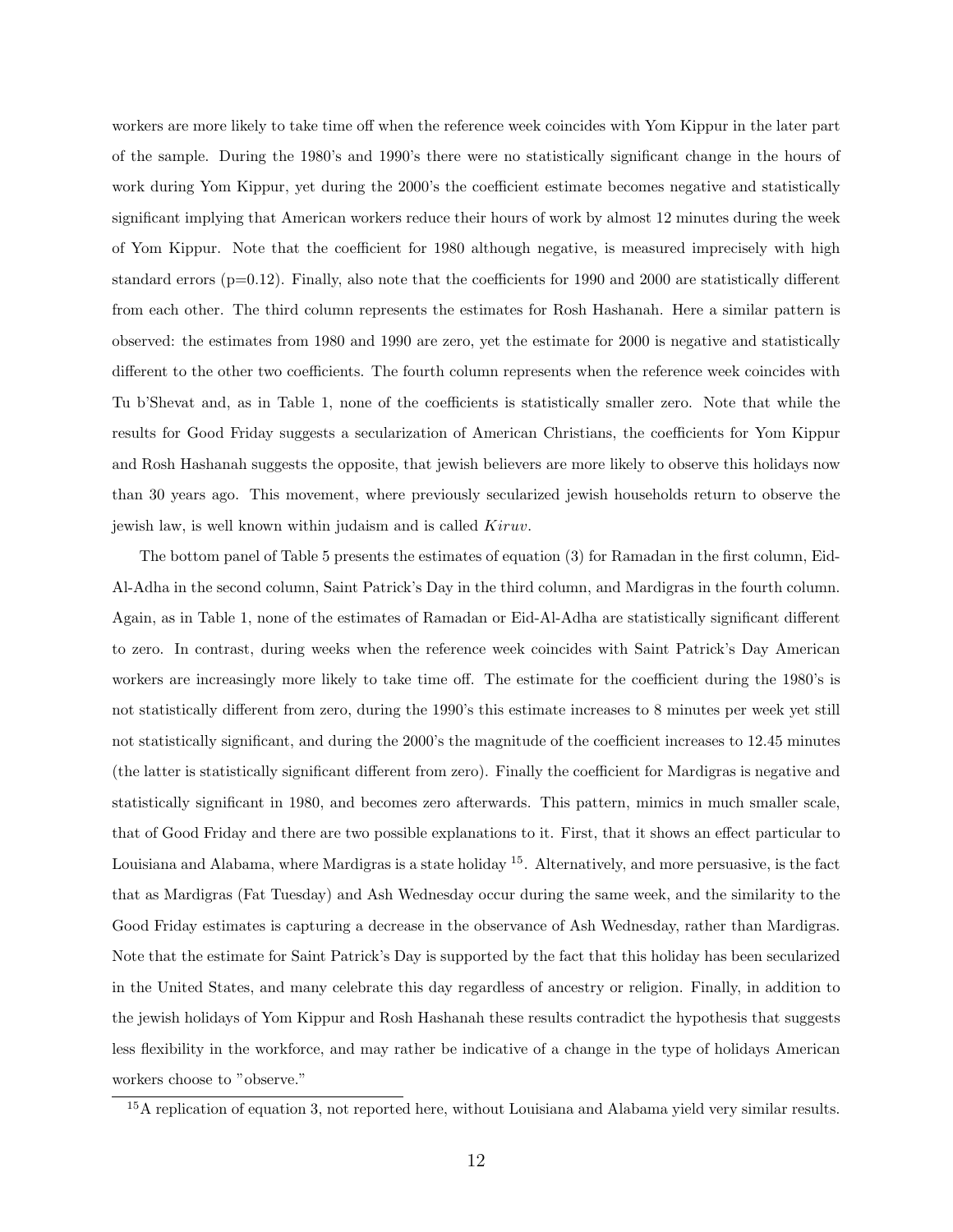There is the possibility that the results presented in Table 3, Table 4 or Table 5 are due to a spurius change or phenomena that is omitted to the researcher. To test for such possibility, I develop a falsification test or placebo experiment, that will allow me to test whether the results presented above are spurious or not. To do so, I generate a dummy variable for a placebo holiday: first I randomly choose a number to assign how many placebo holidays I will observe in the experiment, this number is bounded on the left side by 4 and on the right side by 7. Then, I randomly assign a month-year combination to each one of these placebo holidays, in such a way that I end up with at least four and at most seven randomly occurring placebo holidays in the data <sup>16</sup>. Then I estimate equation (1) 1,000 times using these placebo estimates. The distribution of these Placebo estimates is shown in Figure 1. Note that the distribution is quite symmetric with a median  $\hat{\theta}_{50}=0.54$  minutes and mean  $\hat{\theta}=0.46$  minutes. Importantly, and compared to the coefficient estimates in the previous sessions, note that ten percent of all coefficients are smaller than  $\hat{\theta}_{10} = -8.58$  minutes and the smallest five percent of all coefficients is  $\hat{\theta}_5 = -12.23$  minutes. In this context, the estimates for Good Friday, Yom Kippur and Saint Patrick's Day in Table 1 are very unlikely to occur (with p values of  $p = 0.00$ ,  $p = 0.10$  and  $p = 0.08$  respectively).

A second robustness test involves estimating equation (1) and equation (3) for different subsamples. Table 6 shows the estimates of these equations where the estimates for Yom Kippur and Rosh Hashanah are computed only using New York and Florida (the two states with largest jewish population) as a sample, the estimates for Good Friday and Mardigras are computed using Louisiana and Alabama only, and the estimates for Saint Patrick's Day are computed for New York and Massachusetts only. The top panel shows the estimates for equation (1) and the results suggest that these changes in hours of work are larger in magnitude in these states, where the average worker in New York and Florida lowers his hours of work in weeks during Yom Kippur by 14 minutes  $17$ . The bottom panel presents estimates for equation (3) and in this case, the estimates for both Yom Kippur and Rosh Hashanah are not different to zero in 1980's or 1990's, but the magnitude of the estimate for 2000's jumps again to 24 minutes for Yom Kippur and 22 for Rosh Hashanah. The third and fourth column in Table 6 show estimates for Good Friday and Mardigras in Louisiana and Alabama only. The top panel shows the estimates for equation (1) and the bottom panel shows the estimates for equation (3). The estimates of  $\theta$  with a sample of these two states increase in both Holidays, but most dramatically, and unsurprisingly, during Mardigras. This new estimate suggests that in reference week when Mardigras occur workers in these states reduce their hours of work by 80 minutes. The

<sup>&</sup>lt;sup>16</sup>In here, I also drop all observations who were surveyed in a reference week that included an actual religious holiday.

 $17$ Again, a back of the envelope calculation suggests that the change in total hours of work will represent 0.03 percent of all working hours, this is close to the estimates of the jewish population in these states of 3% in Florida and 6% in New York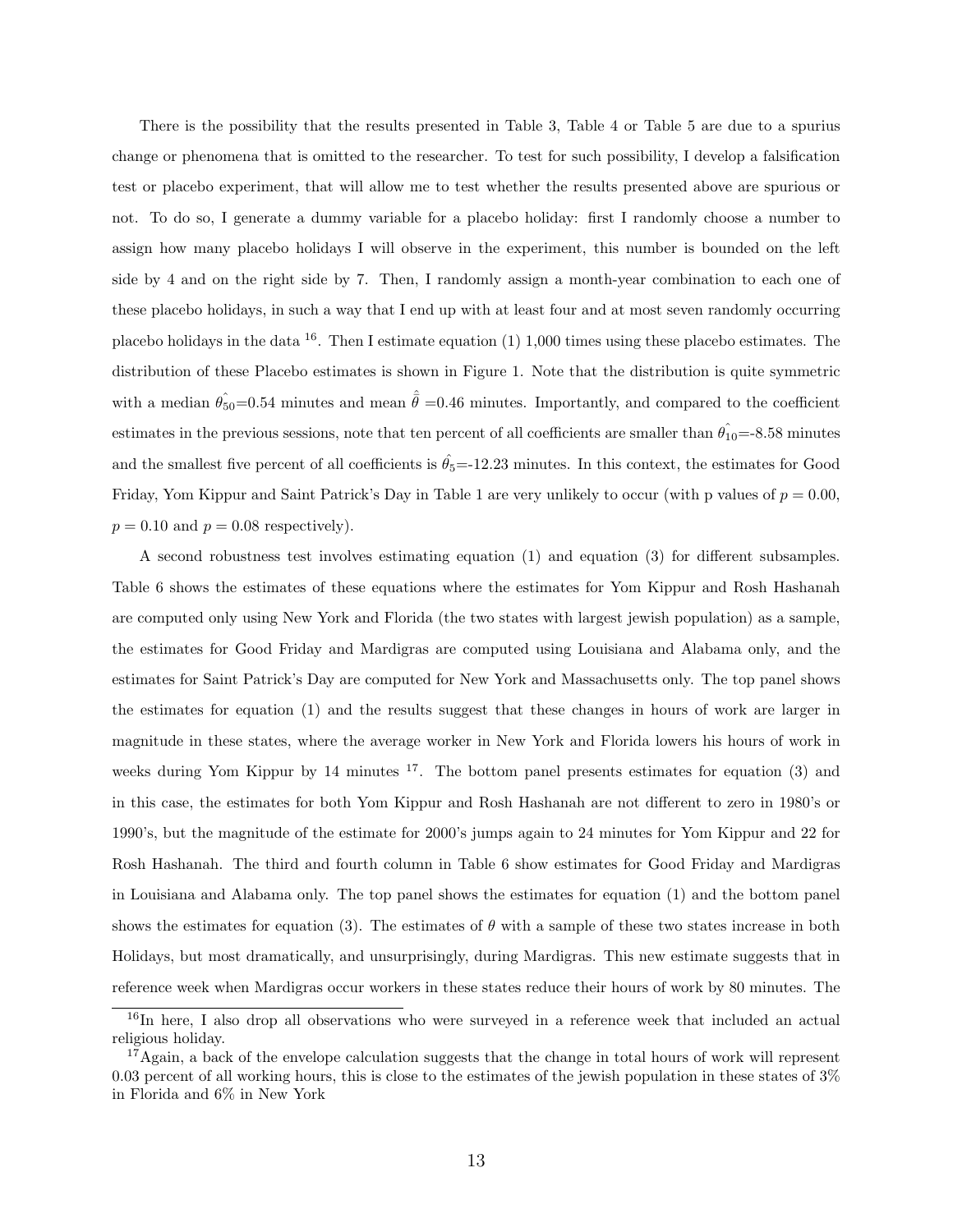bottom panel shows diverging trends between Good Friday and Mardigras: the amount of workers taking time off from work during Good Friday falls from 136 minutes in the 1980's to 18 minutes (not statistically different to zero) in the 2000's. In contrast, the estimate for Mardigras is 40 minutes less of work (with high standard errors) during the 1980's and the magnitude of these estimates increase to twice its size in the 2000's. These diverging trends supports the idea that hours flexibility during religious holidays has not changed in the last thirty years, instead workers in Louisiana and Alabama are more likely to work nowadays during Good Friday (evidence of secularization) and take time off during Mardigras (which has become secularized and commercialized). Finally, column 5 shows the estimates for equations (1) and (3) during Saint Patrick's Day restricting the sample to New York and Massachusetts (both states with a strong history of Irish migration), and surprisingly these estimates are not different to zero. Notice that this differs from the estimates in Tables 1,2 and 3 and possibly suggest that Saint Patrick's Day has little to do with its original Irish heritage and more with a secularized holiday celebrated by all. <sup>18</sup>

Table 7 presents estimates of equation (4) where controls for cohorts, and cohorts interacted with holidays are added. The top panel shows the complete sample for Yom Kippur, Rosh Hashanah, Good Friday, Mardigras and Saint Patrick's. The bottom panel presents estimates for the same Holiday's but for the same subsamples as in Table 6. For the Jewish Holidays of Yom Kippur and Rosh Hashanah the estimates suggest that all the decrease in hours of works is due to time effects − although not statistically significant in the case of Rosh Hashanah, and no changes are due to differences across cohorts (in the case of Yom Kippur older cohorts tend to work longer hours, but the estimate is not statistically significant different to zero). These results are confirmed in the bottom panel when the sample is restricted to Florida and New York: all the decrease in hours of work during Yom Kippur and Rosh Hashanah are due to changes across time, although these estimates are measured imprecisely due to the smaller samples . These results support the hypothesis of an increase in the observance of jewish holidays by American workers, and importantly this increase occurs across all cohorts and is driven mostly by differences across time.

Next, columns (3), (4) and (5) show the estimates of changes in hours of work during Christian holidays. These results suggest important differences between Good Friday and the secularized holidays of Mardigras and Saint Patrick's. In the case of Good Friday the estimates suggest two reinforcing effects: in the one hand hours of work during this holiday increased across cohorts, where the youngest cohorts works on average

<sup>18</sup>One issue that must be addressed is that the estimate for Tu b'Shevat is positive and statistically significant different to zero. Why? Tu b'Shevat occurs in in February and it is in January and February when the variable  $Gap_{it}$  is the lowest. Collapsing the 1000 placebo estimates in Figure 2 to month-year averages yields that 4 of the 10 lowest coefficient estimates averages belong to February (1983, 1985, 1994, and 2007), indeed among the lowest 20 coefficients estimated 8 include a February placebo − that is 40% within the lowest 2%. That is when comparing Tu b' Shevat, and adding the month fixed effects, I am comparing February's with Tu b'Shevat with other Februaries that on average have very low  $Gap_{it}$ .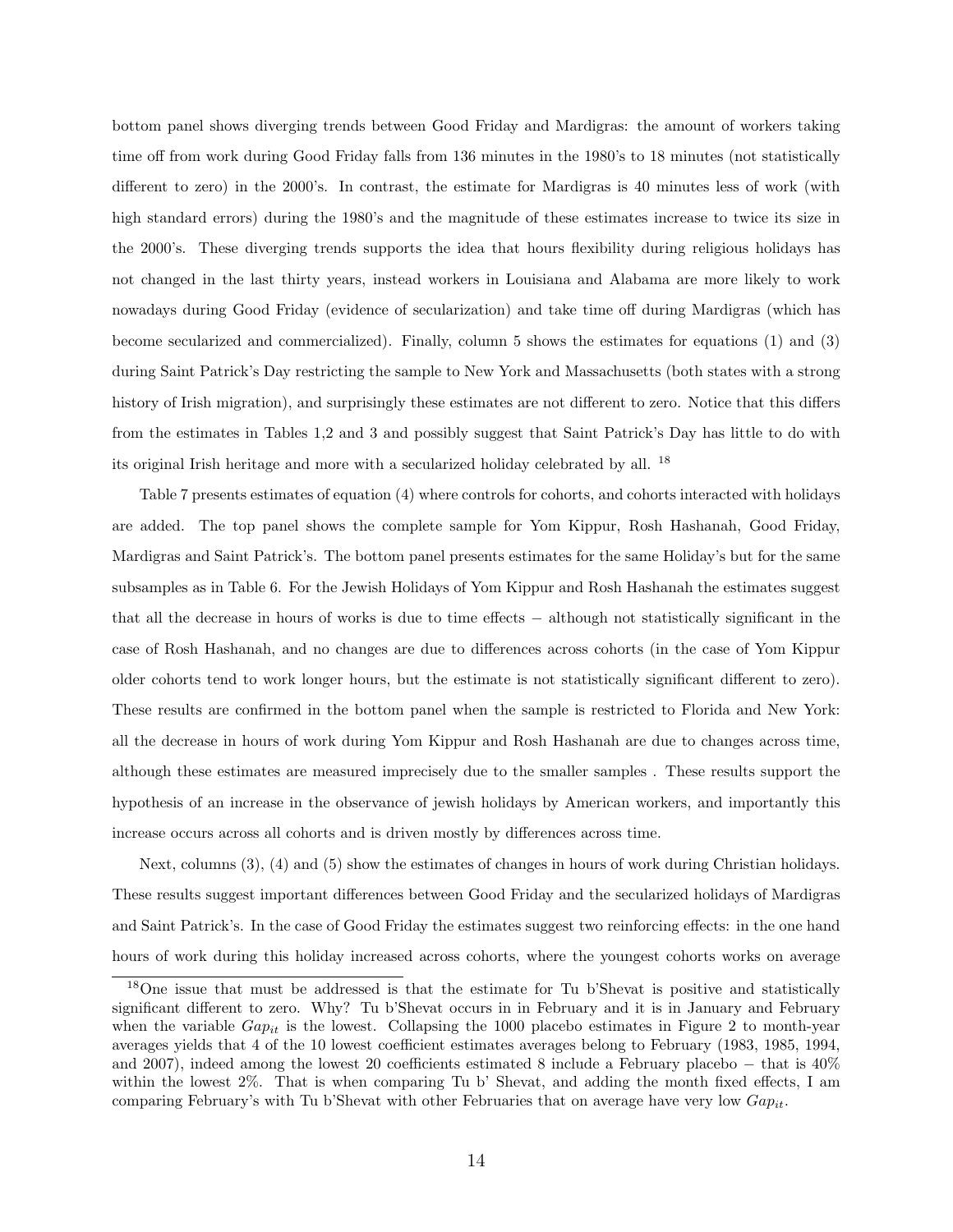twenty minutes more than the earliest cohort; and hours of work increase as well across years, where workers work half an hour more on average during the later part of the sample than at the beggining of the sample. The bottom panel presents estimates when the sample is restricted to Alabama and Louisiana, and these two reinforcing effects increase in magnitude, 26 minutes more of work due to changes across cohorts and 96 minutes more of work due to changes across time. In contrast, when the analyzing changes in hours of work during Mardigras, changes across cohorts explain a significant part of the decrease in hours of work during this holiday: the youngest workers supply 20 minutes less of work than older workers, and this is partly offset by longer hours of work in the later period of the sample. Similarly, the estimates when the sample is restricted to Alabama and Louisiana show an increase in hours of work across cohorts, that is offset by a decrease in hours of work across cohorts (although none of these estimates are statistically significant different to zero). The estimates for Saint Patrick's also show a decrease of 10 minutes of work across cohorts, although this is not statistically significant, but this is reinforced with a decrease of 20 minutes across time which is statistically significant. As in Table 6, when the sample is restricted to New York and Massachusetts all the estimates are zero. These results confirm the hours of work have increased during Good Friday, and importantly these estimates reinforce each other across cohorts and across time, and together support a hypothesis of American workers (in particular those of Christian background) are becoming more secularized and less observant. In contrast, we see that estimates for Mardigras and Saint Patrick show a decrease in hours of work across cohorts for both holidays, and across time for Saint Patricks. Again these estimates suggest that although hours of work have increased during Good Friday, they decrease during Saint Patrick's and Mardigras. Note that, these later have become part of mainstream America, regardless of any worker's heritage or religion. These results support the hypothesis that American workers have not decreased their hours of work during religious holidays, rather they choose to work fewer hours during different holidays nowadays compared to thirty years ago.

#### 6 Summary

In this paper I use religious holidays to understand the evolution in the schedule flexibility of American workers during the last thirty years. In addition, this revealed preference measure allows me to understand whether American workers have become more secularized or not. Using religious holidays as a natural experiment has the advantage that it yields three different sources of exogenous variation to answer these questions: variation from the survey design, variation due to the timing of the holiday and variation due to the nature of the holiday. My results suggests different results for christian holidays (including formerly Catholic holidays who now have become secularized), jewish holidays and muslim holidays. While comparing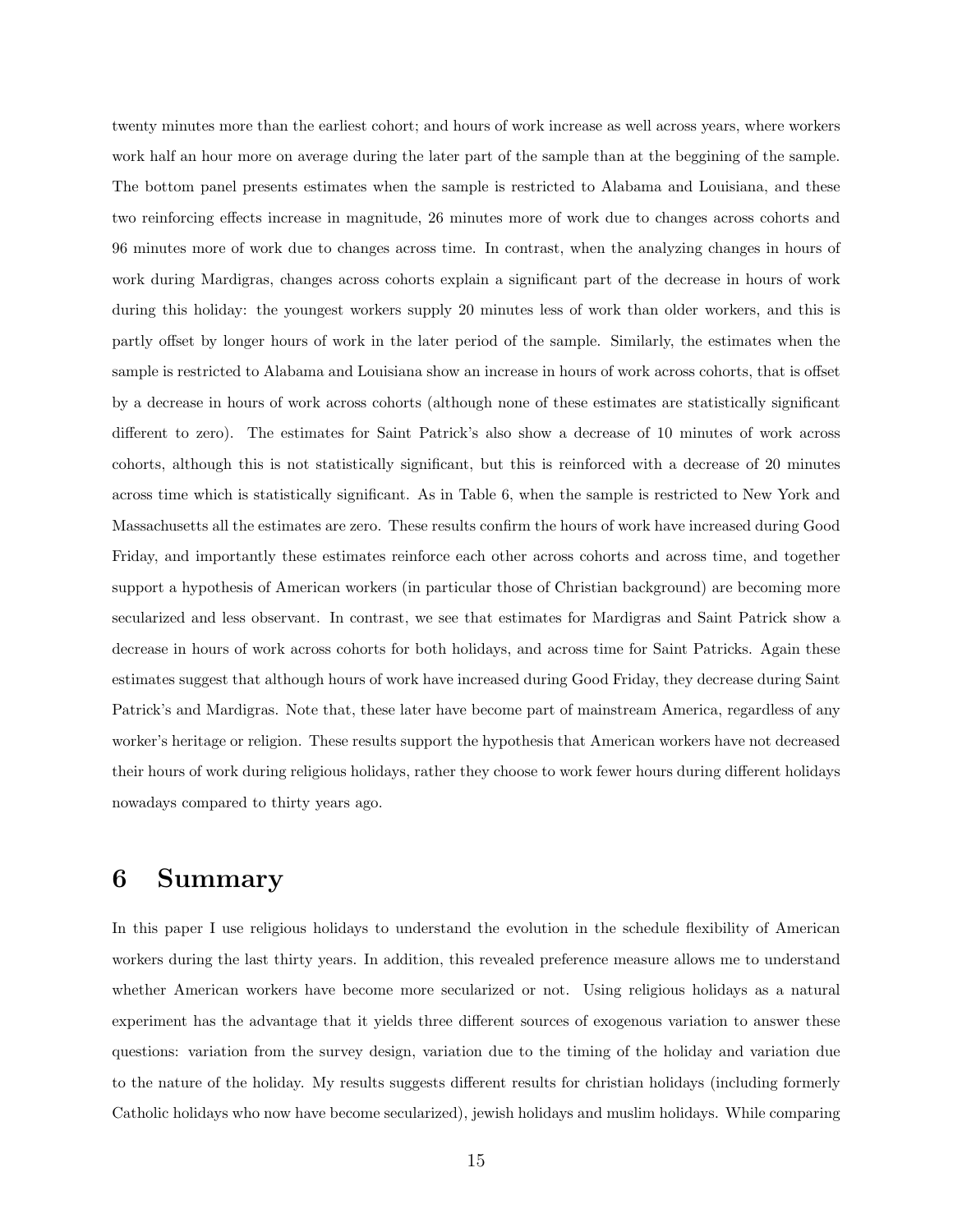trends across across time, I observe a decrease in the frequency in the number of people taking time off from work in weeks that include Good Friday, yet I observe an increase in the number of people taking time off during Yom Kippur, Rosh Hashanah, Mardigras and Saint Patrick's Day. In addition, once that I control for differences across cohorts, I find that differences in frequency of workers taking time off during Yom Kippur and Rosh Hashanah are mostly common to all ages, while Mardigras and Saint Patrick's Day is driven mostly by differences across cohorts, particularly the youngest workers in the sample. These results suggests that the change in the frequency of people taking time off from work during religious holidays is not due to changes in workers' schedule flexibility, but due to changes in how we observe these holidays: a more secularized Christian America is less likely to observe Good Friday, and more likely to observe the secularized holidays of Mardigras or Saint Patrick's. Regarding the Jewish holidays of Rosh Hashanah and Yom Kippur, these results are supported in the Kiruv or the Baal Tashuva movement as well. Finally, I observe no change across time in the hours of work of American workers during Eid-al-Adha or the first day of Ramadan, this is perhaps because Islam has less members in the United States than Judaism or Christianity. In summary, as the labor market has changed in many dimensions during the last 30 years, the results in this paper suggests that schedule flexibility as measured with time off during religious holidays has changed very little during this time, and that while workers with a Christian background have become more secularized, such is not the case for workers from a jewish background.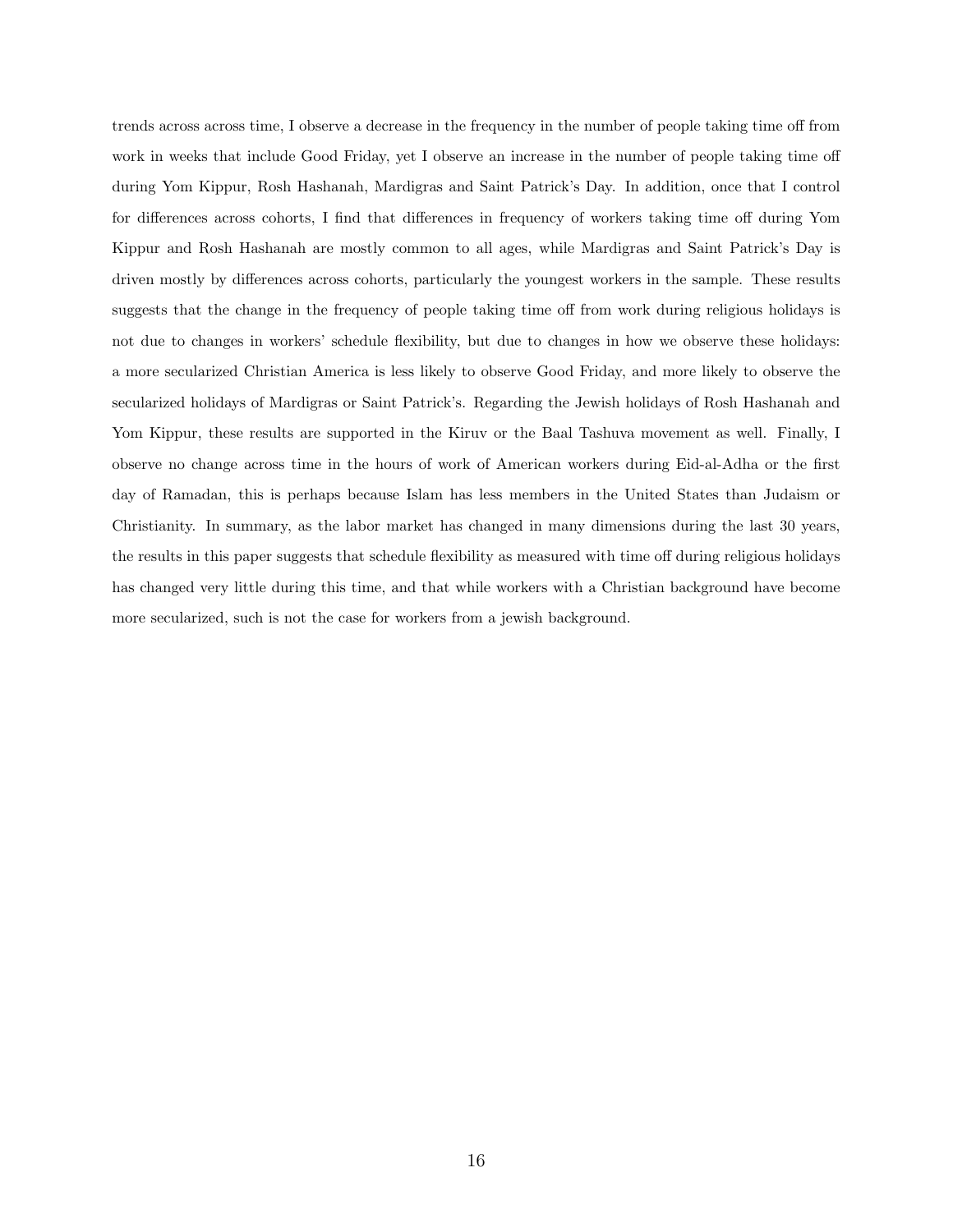## References

- [1] Mark Aguiar and Erik Hurst. "Measuring leisure: The allocation of time over five decades". Quarterly Journal of Economics, 122(3):969–1006, 2007.
- [2] Alberto Alesina, Edward Glaeser, and Bruce Sacerdote. "work and leisure in the u.s. and europe: Why so different?". NBER Macro Manual, 2005.
- [3] David H. Autor, Lawrence F. Katz, and Melissa S. Kearney. The polarization of the u.s. labor market. The American Economic Review, 96(2):pp. 189–194, 2006.
- [4] Ronen Bar-El, Teresa Garcia Muoz, Shoshana Neuman, and Yossi Tobol. "the evolution of secularization: cultural transmission, religion and fertility theory, simulations and evidence". Journal of Population Economics, 2012.
- [5] Eli Berman, Laurence R. Iannaccone, and Guiseppe Ragusa. From empty pews to empty cradles: Fertility decline amon european catholics. Mimeo UCSD, 2007.
- [6] Christopher R. Bollinger and Amitabh Chandra. Iatrogenic specification error: A cautionary tale of cleaning data. Journal of Labor Economics, 23(2):pp. 235–257, 2005.
- [7] George J. Borjas. "The relationship between wages and weekly hours of work: The role of division bias". Journal of Human Resources, 15(3):409–423, 1980.
- [8] George J. Borjas. Assimilation, changes in cohort quality, and the earnings of immigrants. Journal of Labor Economics, 3(4):pp. 463–489, 1985.
- [9] George J. Borjas. Assimilation and changes in cohort quality revisited: What happened to immigrant earnings in the 1980s? Journal of Labor Economics, 13(2):pp. 201–245, 1995.
- [10] Bureau of Labor Statistics. "Workers on flexible and shift schedules in May 2004, USDL 05-1198", 2005. Mimeo.
- [11] David L. Clingingsmith, Asim Ijaz Khwaja, and Michael Kremer. The impact of the hajj: Religion and tolerance in islam's global gathering. Quarterly Journal of Economics, 124(3), 2009.
- [12] Mary T. Coleman and John Pencavel. "Changes in work hours of male employees, 1940-1988". Industrial and Labor Relations Review, 46(2):262–283, 1993.
- [13] Mary T. Coleman and John Pencavel. "Trends in market work behavior of women since 1940". Industrial and Labor Relations Review, 46(3):653–676, 1993.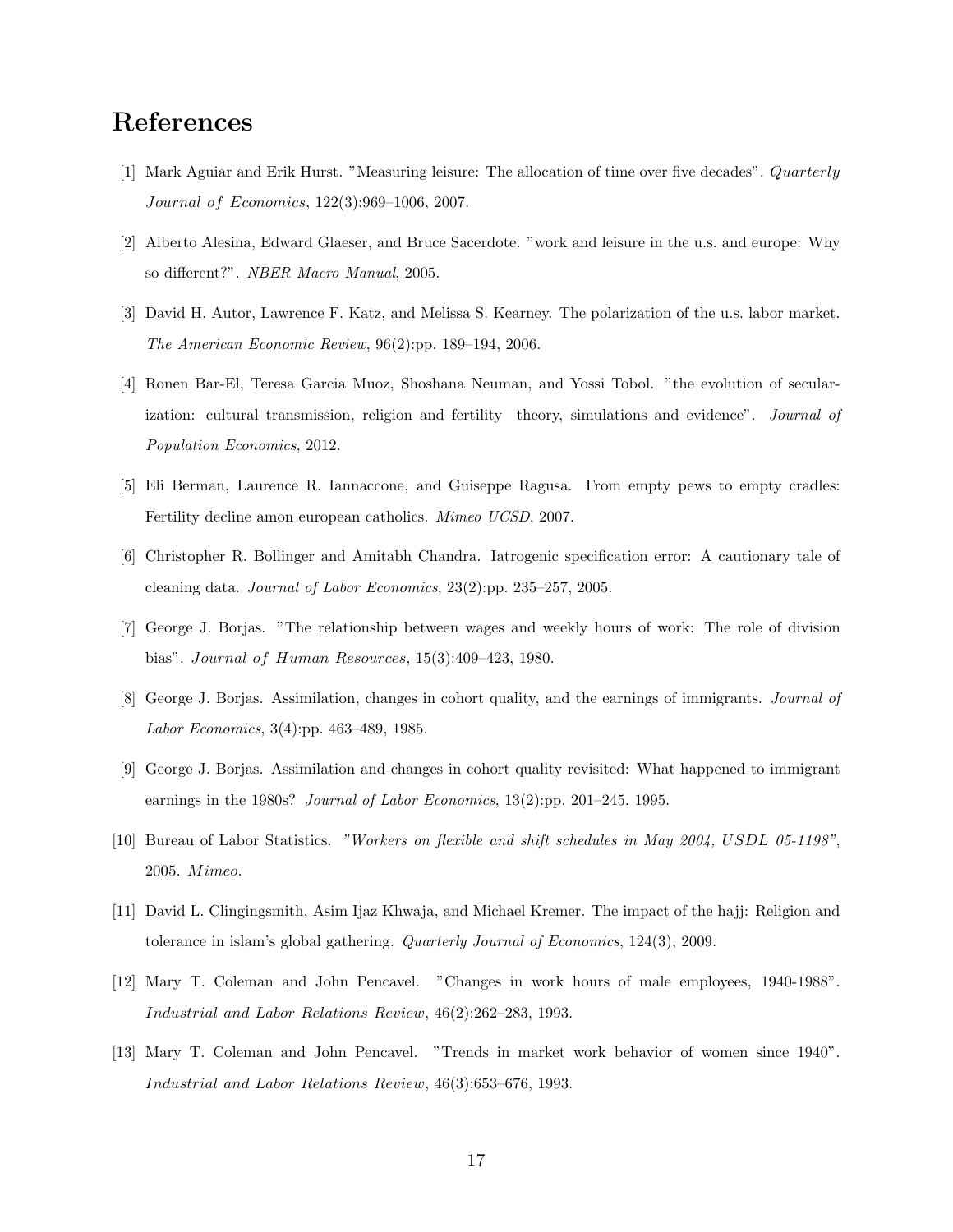- [14] Marie Conolly. "Here comes the rain again: Weather and the intertemporal substitution of leisure". Journal of Labor Economics, 26(1):73–100, 2008.
- [15] Dora Costa. "The wage and the length of the work day: From the 1890s to 1991". Journal of Labor Economics, 18(1):156–181, 2000.
- [16] Caitilin Knowles Myers Daniel C. Hamermesh and Mark L. Pocock. "Cues for timing and coordination: Latitude, letterman and longitude". Journal of Labor Economics, 26(2):223–246, 2008.
- [17] Rajeev Dehejia, Thomas DeLeire, and Erzo F.P. Luttmer. Insuring consumption and happiness through religious organizations. Journal of Public Economics,  $91(1,2):259 - 279$ , 2007.
- [18] Richard B. Freeman. Who escapes? the relation of churchgoing and other background factors to the socioeconomic performance of black male youths from inner-city tracts. Richard B. Freeman and Harry J. Holzer (Eds.), The Black Youth Employment Crisis, page 353376, 1986.
- [19] Jonathan H. Gruber. "religious market structure, religious participation, and outcomes: Is religion good for you?". Advances in Economic Analysis & Policy, 5, 2005.
- [20] Daniel C. Hamermesh. "12 million salary workers missing". Industrial and Labor Relations Review, 55(4):549–566, 2002.
- [21] Laurence R. Iannaccone. Introduction to the economics of religion. Journal of Economic Literature, 36(3):pp. 1465–1495, 1998.
- [22] Charlene Kalenkoski, David Ribar, and Leslie Stratton. The effect of family structure on parents child care time in the united states and the united kingdom. Review of Economics of the Household, 5:353–384, 2007.
- [23] Peter J. Kuhn and Fernando A. Lozano. "The expanding workweek? understanding trends in long work hours among US men 1979-2006". Journal of Labor Economics, 26(2):311-344, 2008.
- [24] Brent R. Moulton. An illustration of a pitfall in estimating effects of aggregate variables on micro units. Review of Economics and Statistics, 72(2):334–338, 1990.
- [25] Peter Skogman-Thoursie. "Reporting sick: Are sporting events contagious". Journal of Applied Econometrics, 19(3):809–923, 2004.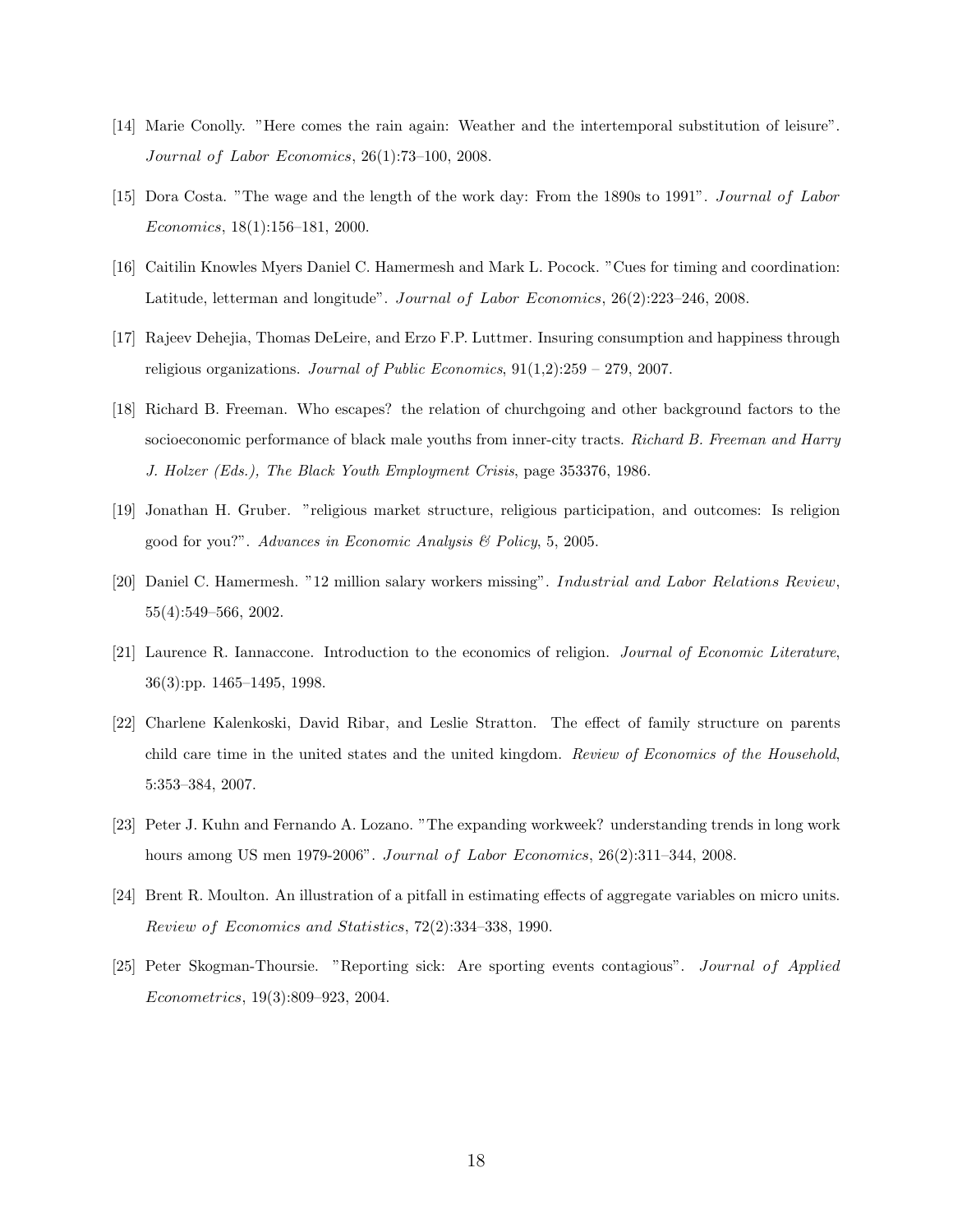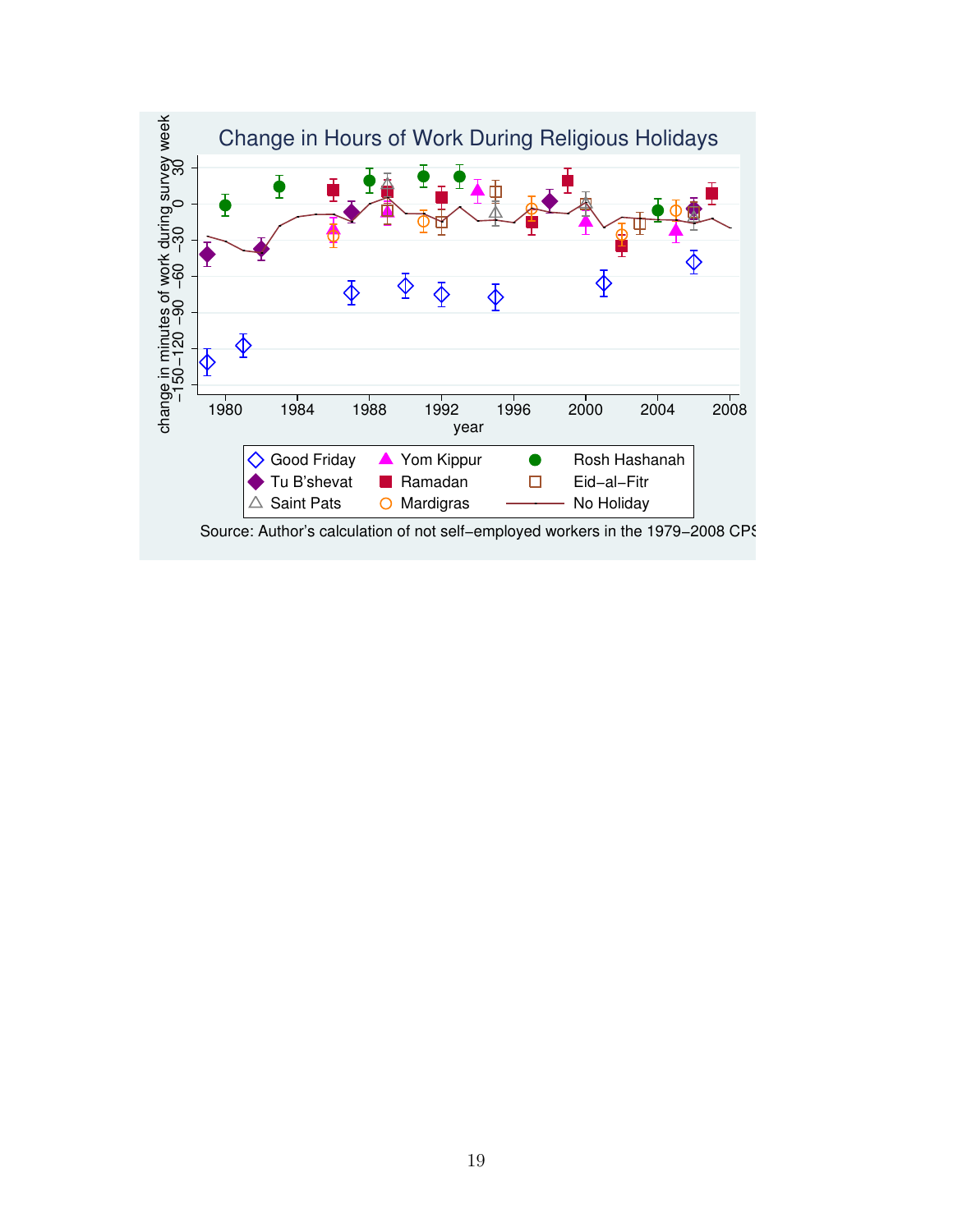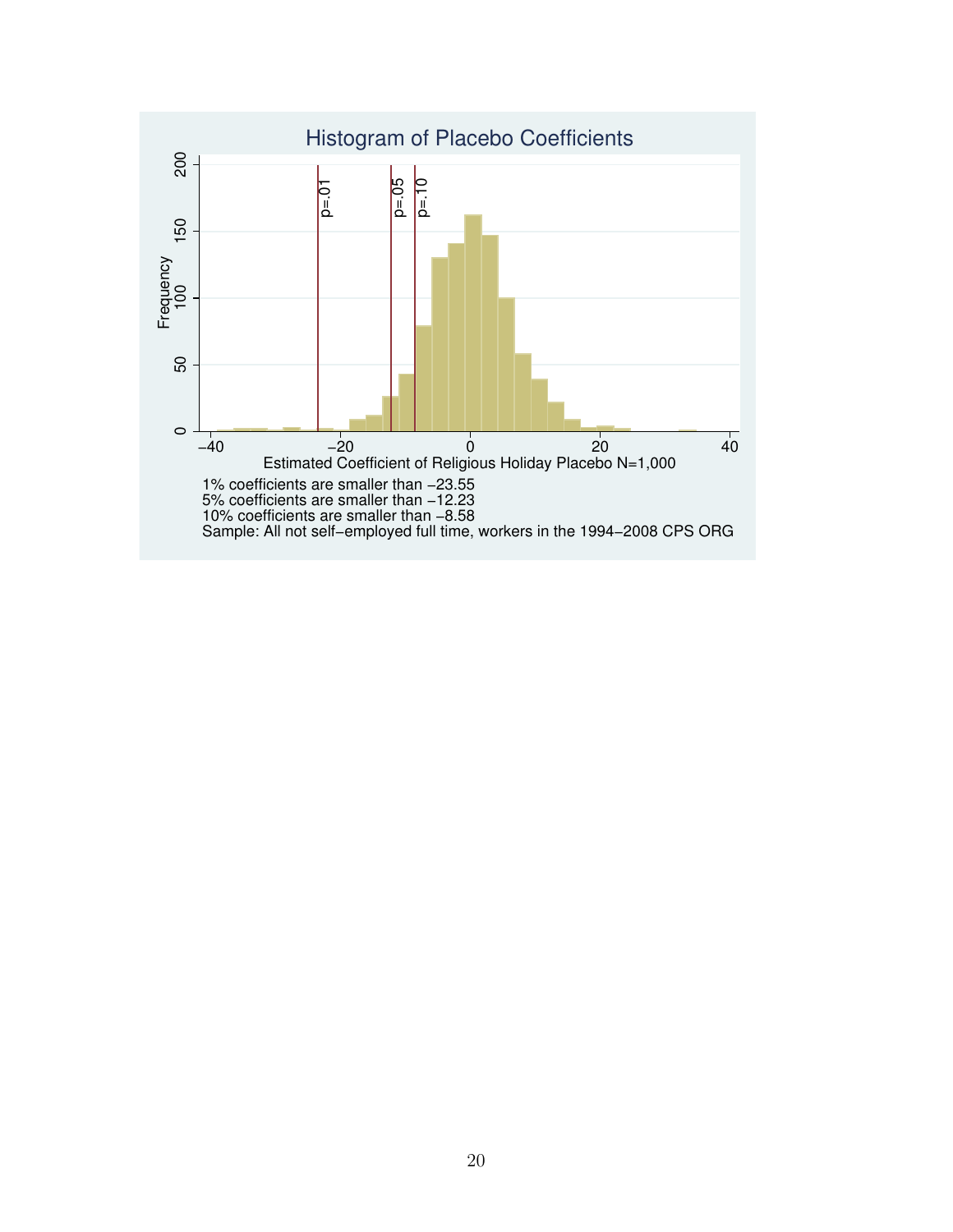| December          |        |             |               |             |             |               |      |      |             |             |               |                 |             |               |                                |               |            |                 |      |           |             |      |                |             |         |             |               |            |                 |               |      |
|-------------------|--------|-------------|---------------|-------------|-------------|---------------|------|------|-------------|-------------|---------------|-----------------|-------------|---------------|--------------------------------|---------------|------------|-----------------|------|-----------|-------------|------|----------------|-------------|---------|-------------|---------------|------------|-----------------|---------------|------|
| November          |        |             |               |             |             |               |      |      |             |             |               |                 |             |               |                                |               |            |                 |      |           |             |      |                |             | Ramadan |             |               |            |                 |               |      |
| October           |        |             |               |             |             |               |      |      | Yom Kippur  |             |               | Yom Kippur      |             |               |                                |               |            |                 |      |           |             |      |                |             |         |             |               | Yom Kippur |                 |               |      |
| September         |        |             | Rosh Hashanah |             |             | Rosh Hashanah |      |      |             |             | Rosh Hashanah |                 |             | Rosh Hashanah |                                | Rosh Hashanah | Yom Kippur |                 |      |           |             |      | Yom Kippur     |             |         |             | Rosh Hashanah |            |                 | Rosh Hash Ram |      |
|                   | August |             |               |             |             |               |      |      | Eid-al-Adha |             |               |                 |             |               |                                |               |            |                 |      |           |             |      |                |             |         |             |               |            |                 |               |      |
| July              |        |             |               |             |             |               |      |      |             |             |               | Eid-al-Adha     |             |               | Eid-al-Adha                    |               |            |                 |      |           |             |      |                |             |         |             |               |            |                 |               |      |
| June              |        |             |               |             |             | Ramadan       |      |      |             |             |               |                 |             |               |                                |               |            |                 |      |           |             |      |                |             |         |             |               |            |                 |               |      |
| $_{\mathrm{May}}$ |        |             |               |             |             |               |      |      | Ramadan     |             |               |                 |             |               |                                |               |            | Eid-al-Adha     |      |           |             |      |                |             |         |             |               |            |                 |               |      |
| April             |        | Good Friday |               | Good Friday |             |               |      |      |             | Good Friday |               | Ramadan         | Good Friday |               | Good Friday                    |               |            | Good Friday     |      |           |             |      |                | Good Friday |         |             |               |            | Good Friday     |               |      |
| March             |        |             |               |             |             |               |      |      |             |             |               | Saint Patrick's |             |               | $\overline{\mathrm{R}}$ amadan |               |            | Saint Patrick's |      |           |             |      | Saint Pats Eid |             |         |             |               |            | Saint Patrick's |               |      |
| February          |        | Tu b'Shevat |               |             | Tu b'Shevat |               |      |      | Mardigras   | Tu b'Shevat |               |                 |             | Mardigras     |                                |               |            |                 |      | Mardigras | Tu b'Shevat |      |                |             |         | Eid-al-Adha |               | Mardigras  | Tu b'Shevat     |               |      |
| January           |        |             |               |             |             |               |      |      |             |             |               |                 |             |               |                                |               |            |                 |      | Ramadan   |             |      |                |             |         |             |               |            | Eid-al-Adha     |               |      |
|                   |        | 1979        | 1980          | 1981        | 1982        | 1983          | 1984 | 1985 | 1986        | 1987        | 1988          | 1989            | 1990        | 1991          | 1992                           | 1993          | 1994       | 1995            | 1996 | 1997      | 1998        | 1999 | 2000           | 2001        | 2002    | 2003        | 2004          | 2005       | 2006            | 2007          | 2008 |

Table 1: Religious Holidays during the Current Population Survey Reference Week Table 1: Religious Holidays during the Current Population Survey Reference Week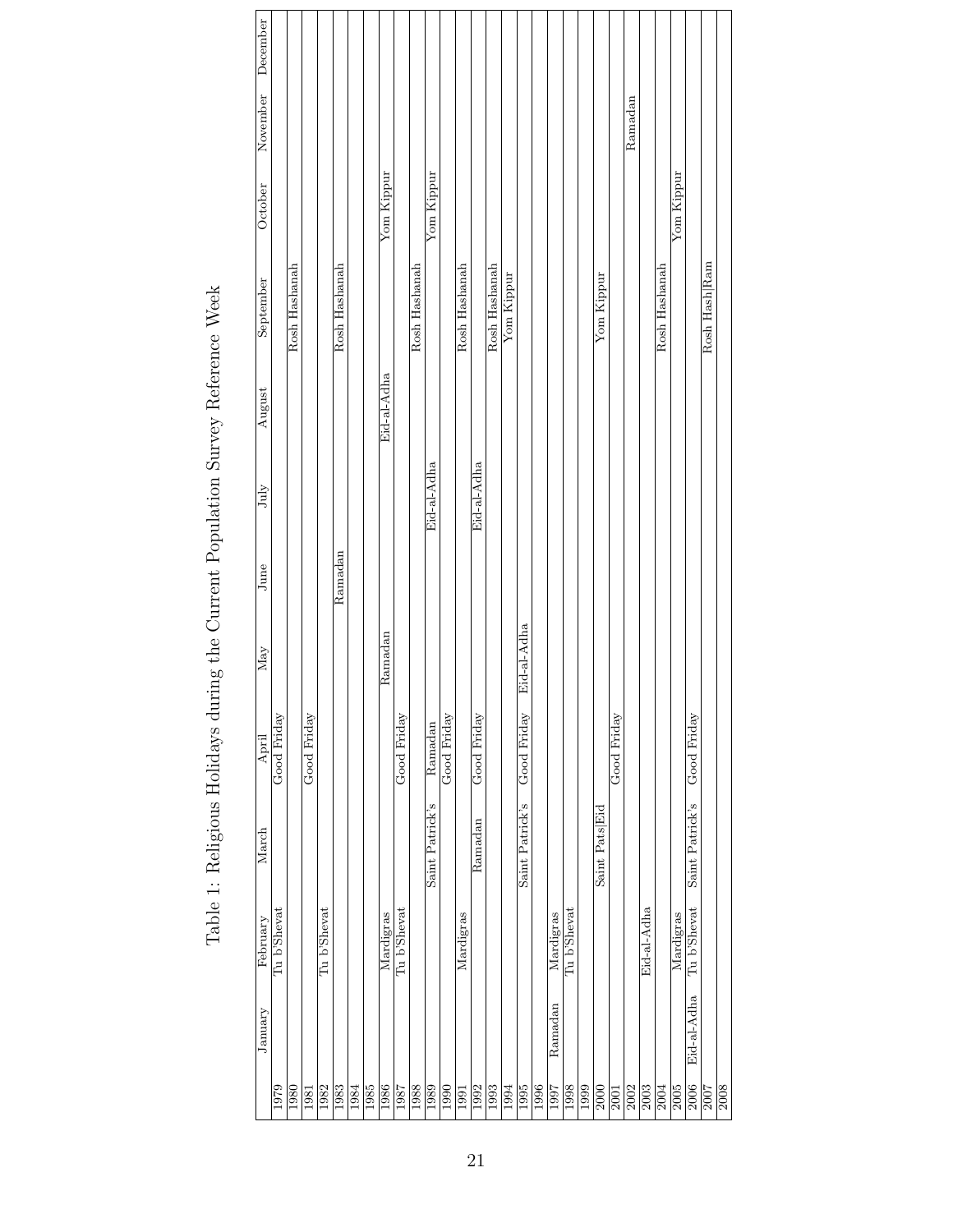|                               |                       |                         |                         | CPS Rotation            |                         |                         |                         |                         |                         |
|-------------------------------|-----------------------|-------------------------|-------------------------|-------------------------|-------------------------|-------------------------|-------------------------|-------------------------|-------------------------|
| Month                         | Holiday               | $\mathbf 1$             | $\overline{2}$          | 3                       | $\overline{4}$          | $\overline{5}$          | 6                       | 7                       | 8                       |
| Jan 00                        |                       | $\overline{O}$          | N                       |                         |                         |                         |                         |                         |                         |
| Feb 00                        |                       | $\mathbf P$             | $\overline{O}$          | N                       |                         |                         |                         |                         |                         |
| $Mar$ 00                      | Saint Pats Fri 17th   | Q                       | $\overline{\mathrm{P}}$ | $\overline{O}$          | N                       |                         |                         |                         |                         |
| Apr 00                        |                       | $\rm R$                 | Q                       | $\mathbf P$             | $\overline{O}$          |                         |                         |                         |                         |
| May 00                        |                       | $\overline{S}$          | $\overline{\mathrm{R}}$ | $\overline{\mathrm{Q}}$ | $\overline{\mathrm{P}}$ |                         |                         |                         |                         |
| Jun 00                        |                       | T                       | S                       | $\rm R$                 | Q                       |                         |                         |                         |                         |
| $\overline{\mathrm{Jul}}\ 00$ |                       | $\overline{\mathrm{U}}$ | $\overline{\mathrm{T}}$ | $\overline{S}$          | $\overline{\mathrm{R}}$ |                         |                         |                         |                         |
| Aug 00                        |                       | $\overline{\mathrm{V}}$ | U                       | T                       | $\overline{S}$          |                         |                         |                         |                         |
| Sep $0\overline{0}$           |                       | W                       | $\overline{V}$          | U                       | $\overline{\text{T}}$   |                         |                         |                         |                         |
| Oct 00                        | Yom Kippur Mon 9th    | $\overline{X}$          | $\overline{\text{W}}$   | $\overline{\rm V}$      | $\overline{U}$          |                         |                         |                         |                         |
| Nov $00$                      |                       | $\overline{\mathrm{Y}}$ | $\overline{\mathrm{X}}$ | W                       | $\overline{\rm V}$      |                         |                         |                         |                         |
| Dec 00                        |                       | $\overline{\mathrm{z}}$ | $\overline{\mathrm{Y}}$ | $\overline{\mathrm{X}}$ | $\overline{\text{W}}$   | N                       |                         |                         |                         |
| Jan 01                        |                       |                         | Ζ                       | Y                       | X                       | $\overline{O}$          | N                       |                         |                         |
| Feb 01                        |                       |                         |                         | Z                       | $\overline{\mathrm{Y}}$ | ${\bf P}$               | $\overline{O}$          | N                       |                         |
| Mar 01                        | Saint Pats Sat 17th   |                         |                         |                         | $\overline{Z}$          | Q                       | $\mathbf P$             | $\overline{O}$          | N                       |
| Apr $01$                      |                       |                         |                         |                         |                         | $\rm R$                 | Q                       | $\mathbf P$             | $\overline{O}$          |
| May 01                        |                       |                         |                         |                         |                         | $\overline{\mathrm{S}}$ | R                       | Q                       | $\overline{P}$          |
| Jun 01                        |                       |                         |                         |                         |                         | $\overline{T}$          | $\overline{S}$          | $\rm R$                 | $\mathrm{Q}$            |
| Jul 01                        |                       |                         |                         |                         |                         | $\overline{\mathrm{U}}$ | $\overline{\mathrm{T}}$ | $\overline{S}$          | $\overline{\mathrm{R}}$ |
| Aug 01                        |                       |                         |                         |                         |                         | $\overline{\rm V}$      | U                       | $\overline{T}$          | $\overline{S}$          |
| Sep 01                        | Yom Kippur Thurs 27th |                         |                         |                         |                         | W                       | $\rm V$                 | U                       | $\overline{T}$          |
| $\overline{\text{Oct}}$ 01    |                       |                         |                         |                         |                         | $\overline{\mathrm{X}}$ | $\overline{\text{W}}$   | $\overline{\rm V}$      | $\overline{\mathrm{U}}$ |
| Nov $01$                      |                       |                         |                         |                         |                         | Y                       | X                       | W                       | $\overline{V}$          |
| Dec 01                        |                       |                         |                         |                         |                         | $\overline{\mathrm{Z}}$ | $\overline{\mathrm{Y}}$ | $\overline{\mathrm{X}}$ | $\overline{\text{W}}$   |
| Jan 02                        |                       |                         |                         |                         |                         |                         | Z                       | Y                       | X                       |
| Feb 02                        |                       |                         |                         |                         |                         |                         |                         | $\overline{\mathrm{z}}$ | $\overline{\mathrm{Y}}$ |
| Mar 02                        |                       |                         |                         |                         |                         |                         |                         |                         | Ζ                       |

Table 2: Current Population Surveys and Religious Holidays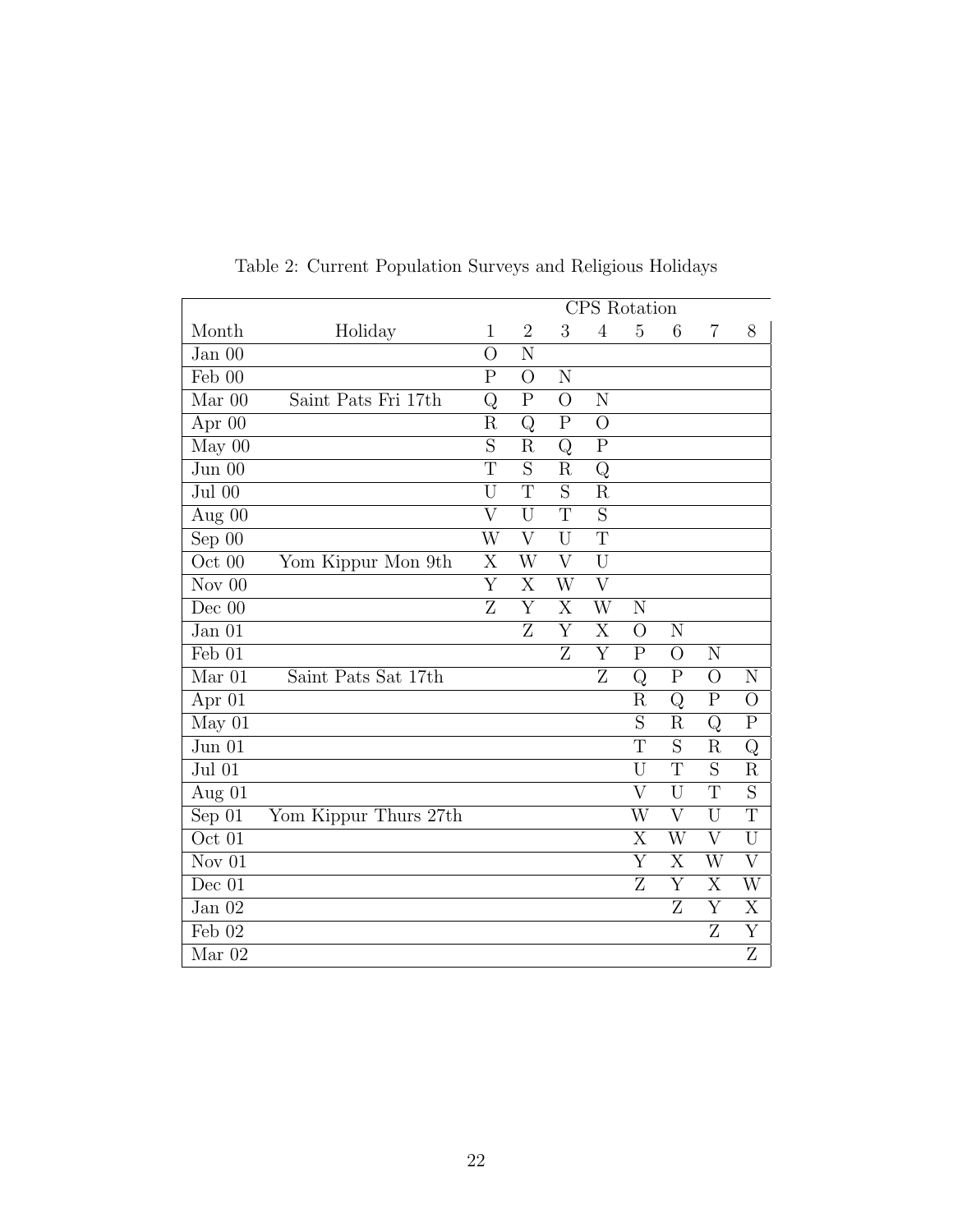|                        | $\left(1\right)$ | $^{\prime}2)$ | $\left(3\right)$    | $\vert 4 \vert$ |
|------------------------|------------------|---------------|---------------------|-----------------|
|                        | Good Friday      | Yom Kippur    | Rosh Hashanah       | Tu b'Shevat     |
| Change Minutes of Work | $-78.220*$       | $-7.928*$     | $-1.231$            | $10.333*$       |
|                        | (2.602)          | (2.893)       | (2.716)             | (2.834)         |
| $r^2$                  | 0.010            | 0.010         | 0.010               | 0.010           |
| N                      | 3,450,020        | 3,450,020     | 3,450,020           | 3,450,020       |
|                        | (5)              | (6)           | (7)                 | (8)             |
|                        | Ramadan          | Eid-al-Ahda   | Saint Patrick's Day | Mardigras       |
| Change Minutes of Work | 2.719            | 3.905         | $-8.946*$           | $-0.618$        |
|                        | (2.128)          | (2.429)       | (3.273)             | (2.840)         |
| $r^2$                  | 0.010            | 0.010         | 0.010               | 0.010           |
| N                      | 3,450,020        | 3,450,020     | 3,450,020           | 3,450,020       |

Table 3: Change in Minutes of Work during Religious Holidays

Sample: All not self-employed full time workers in the CPS 1979-2008. Standard errors in parenthesis. Estimates include contros for age, age squared, age cube, age cuartic, education, salaried status, black, hispanic, marriage, month fixed effects, state fixed effects, year-occupation fixed effects. Robust standard errors are clustered at the Primary Sample Unit level. \* Respresents statistically different to zero at 5% condence level.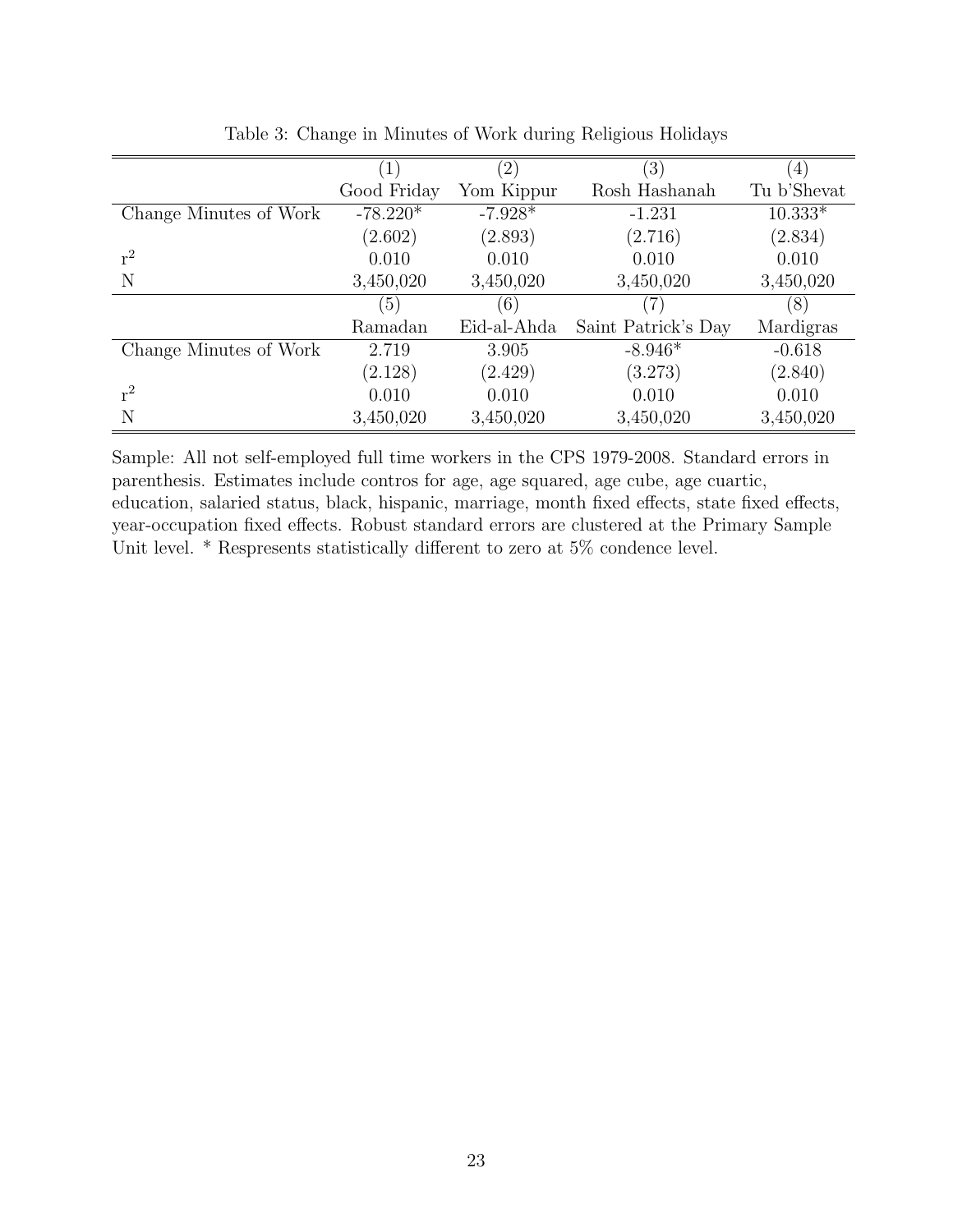|                        |             | $\left( 2\right)$ | $\left(3\right)$    |             |
|------------------------|-------------|-------------------|---------------------|-------------|
|                        | Good Friday | Yom Kippur        | Rosh Hashanah       | Tu b'Shevat |
| Change Minutes of Work | $-79.288*$  | $-7.203*$         | $-2.149$            | $11.013*$   |
|                        | (3.918)     | (3.306)           | (3.675)             | (3.607)     |
| $r^2$                  | 0.177       | 0.139             | 0.139               | 0.139       |
| N                      | 18,105      | 18,105            | 18,105              | 18,105      |
|                        | (5)         | (6)               | (7)                 | (8)         |
|                        | Ramadan     | Eid-al-Ahda       | Saint Patrick's Day | Mardigras   |
| Change Minutes of Work | 2.971       | 3.641             | $-8.668*$           | $-0.951$    |
|                        | (2.675)     | (2.694)           | (4.217)             | (3.457)     |
| $r^2$                  | 0.139       | 0.139             | 0.139               | 0.139       |
| Ν                      | 18,105      | 18,105            | 18,105              | 18,105      |

Table 4: Change in Minutes of Work during Religious Holidays Collapsed Data

Sample: All not self-employed full time workers in the CPS 1979-2008. Data collapsed at the state-year-month level. Standard errors in parenthesis. Estimates include contros for age, age squared, age cube, age cuartic, education, salaried status, black, hispanic, marriage, month fixed effects, state fixed effects, year-occupation fixed effects. Robust standard errors are clustered at the Primary Sample Unit level. \* Respresents statistically different to zero at 5% condence level.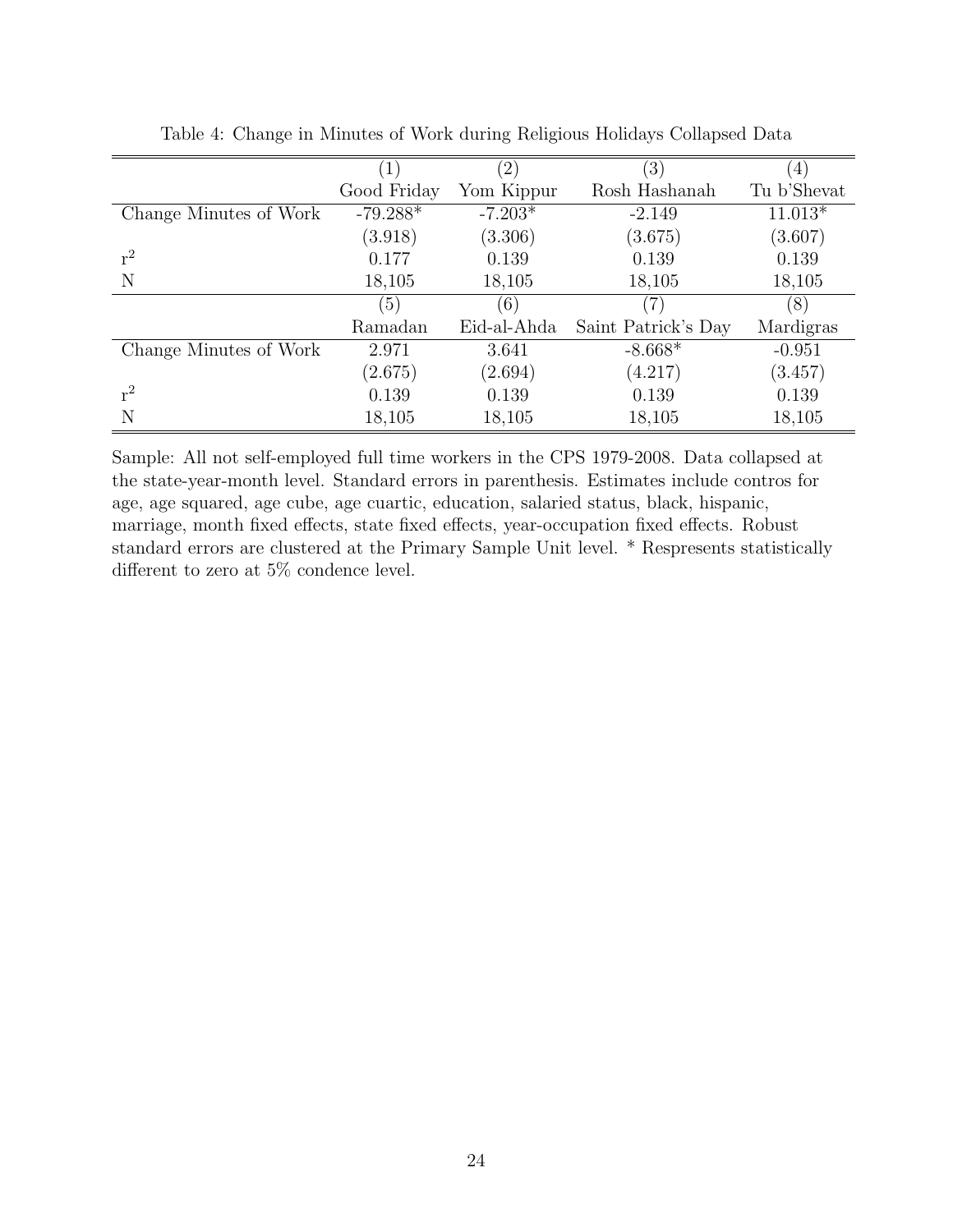|            | (1)         | $\left( 2\right)$ | (3)             | $\left(4\right)$ |
|------------|-------------|-------------------|-----------------|------------------|
|            | Good Friday | Yom Kippur        | Rosh Hashanah   | Tu b'Shavot      |
| holidayX80 | $-102.191*$ | $-7.195$          | 2.204           | 3.299            |
|            | (3.932)     | (4.406)           | (3.756)         | (3.571)          |
| holidayX90 | $-76.445*$  | $-1.012$          | 3.127           | 16.647*          |
|            | (3.757)     | (6.258)           | (4.408)         | (6.187)          |
| holidayX00 | $-56.082*$  | $-11.709*$        | $-9.503*$       | $19.952*$        |
|            | (4.475)     | (4.449)           | (4.484)         | (5.098)          |
| $r^2$      | 0.012       | 0.011             | 0.011           | 0.011            |
| N          | 3,425,020   | 3,425,020         | 3,425,020       | 3,425,020        |
|            | (5)         | (6)               | (7)             | (8)              |
|            | Ramadan     | Eid-al-Adha       | Saint Patrick's | Mardigras        |
| holidayX80 | 5.907       | 6.086             | $-2.572$        | $-18.351*$       |
|            | (3.414)     | (6.466)           | (5.714)         | (5.872)          |
| holidayX90 | 3.777       | 6.612             | $-8.136$        | 3.037            |
|            | (3.569)     | (4.338)           | (6.312)         | (4.350)          |
| holidayX00 | $-2.314$    | 1.634             | $-12.437*$      | 2.630            |
|            | (4.109)     | (3.271)           | (4.545)         | (4.057)          |
| $r^2$      | 0.011       | 0.011             | 0.011           | 0.011            |
| N          | 3,425,020   | 3,425,020         | 3,425,020       | 3,425,020        |

Table 5: Change Hours of Work During Religious Holidays

Sample: All not self-employed full time workers in the CPS 1979-2008. Standard errors in parenthesis. Estimates include contros for age, age squared, age cube, age cuartic, education, salaried status, black, hispanic, marriage, month fixed effects, state fixed effects, year-occupation fixed effects. Robust standard errors are clustered at the Primary Sample Unit level. \* Respresents statistically different to zero at 5% condence level.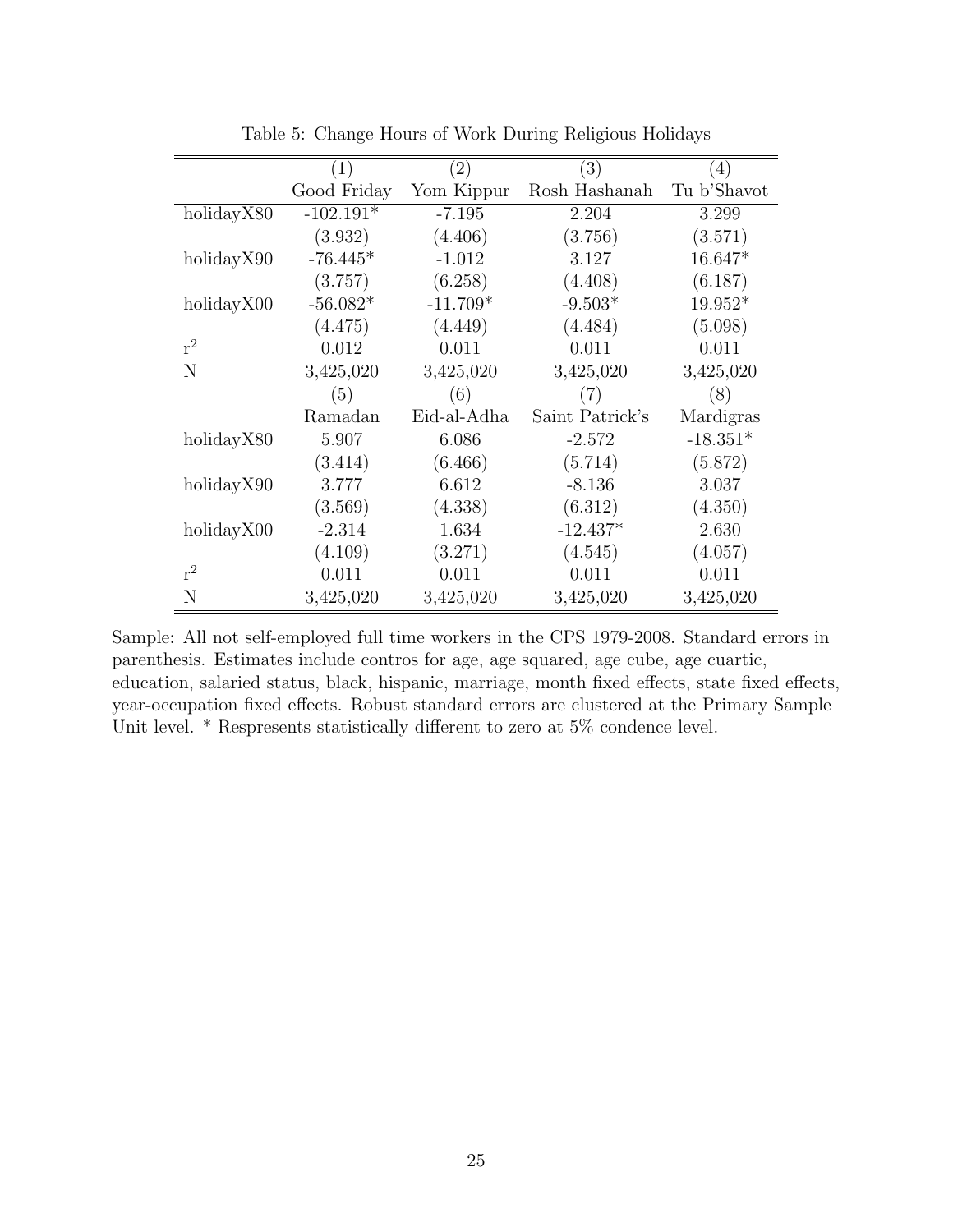|            | (1)        | $\left( 2\right)$ | (3)               | $\left( 4\right)$ | (5)             |  |
|------------|------------|-------------------|-------------------|-------------------|-----------------|--|
|            | Yom Kippur | Rosh Hashanah     | Good Friday       | Mardigras         | Saint Patrick's |  |
|            |            | $\lbrack a)$      | Average Estimates |                   |                 |  |
| holiday    | $-14.38*$  | $-3.28$           | $-94.69*$         | $-79.00*$         | $-2.25$         |  |
|            | (6.67)     | (6.47)            | (16.10)           | (18.81)           | (9.41)          |  |
| Sample     |            | NY, FL            | LA, AL            |                   | NY, MA          |  |
| $r^2$      | 0.01       | 0.01              | 0.03              | 0.03              | 0.02            |  |
| N          | 483,432    | 483,432           | 81,295            | 81,295            | 305,641         |  |
|            |            |                   |                   |                   |                 |  |
| holidayX80 | $-16.71$   | 8.68              | $-136.17*$        | $-41.94$          | $-10.59$        |  |
|            | (10.15)    | (9.04)            | (25.20)           | (41.04)           | (18.56)         |  |
| holidayX90 | 8.57       | 4.48              | $-109.74*$        | $-95.34*$         | 9.77            |  |
|            | (11.75)    | (10.08)           | (22.06)           | (30.02)           | (16.60)         |  |
| holidayX00 | $-24.39*$  | $-22.66*$         | $-18.59$          | $-80.36*$         | $-4.44$         |  |
|            | (11.29)    | (10.93)           | (26.50)           | (26.14)           | (13.25)         |  |
| Sample     |            | NY, FL            | LA, AL            |                   | NY, MA          |  |
| $r^2$      | 0.01       | 0.01              | 0.02              | 0.02              | 0.02            |  |
| N          | 483,432    | 483,432           | 81,295            | 81,295            | 305,641         |  |

Table 6: Predicted Change in Hours of Work – Selected Subsamples

Sample: All not self-employed full time workers living in the restricted states in the CPS 1979-2008. Standard errors in parenthesis. Estimates include contros for age, age squared, age cube, age cuartic, education, salaried status, black, hispanic, marriage, month fixed effects, state fixed effects, year-occupation fixed effects. Robust standard errors are clustered at the Primary Sample Unit level. \* Respresents statistically different to zero at 5% condence level.